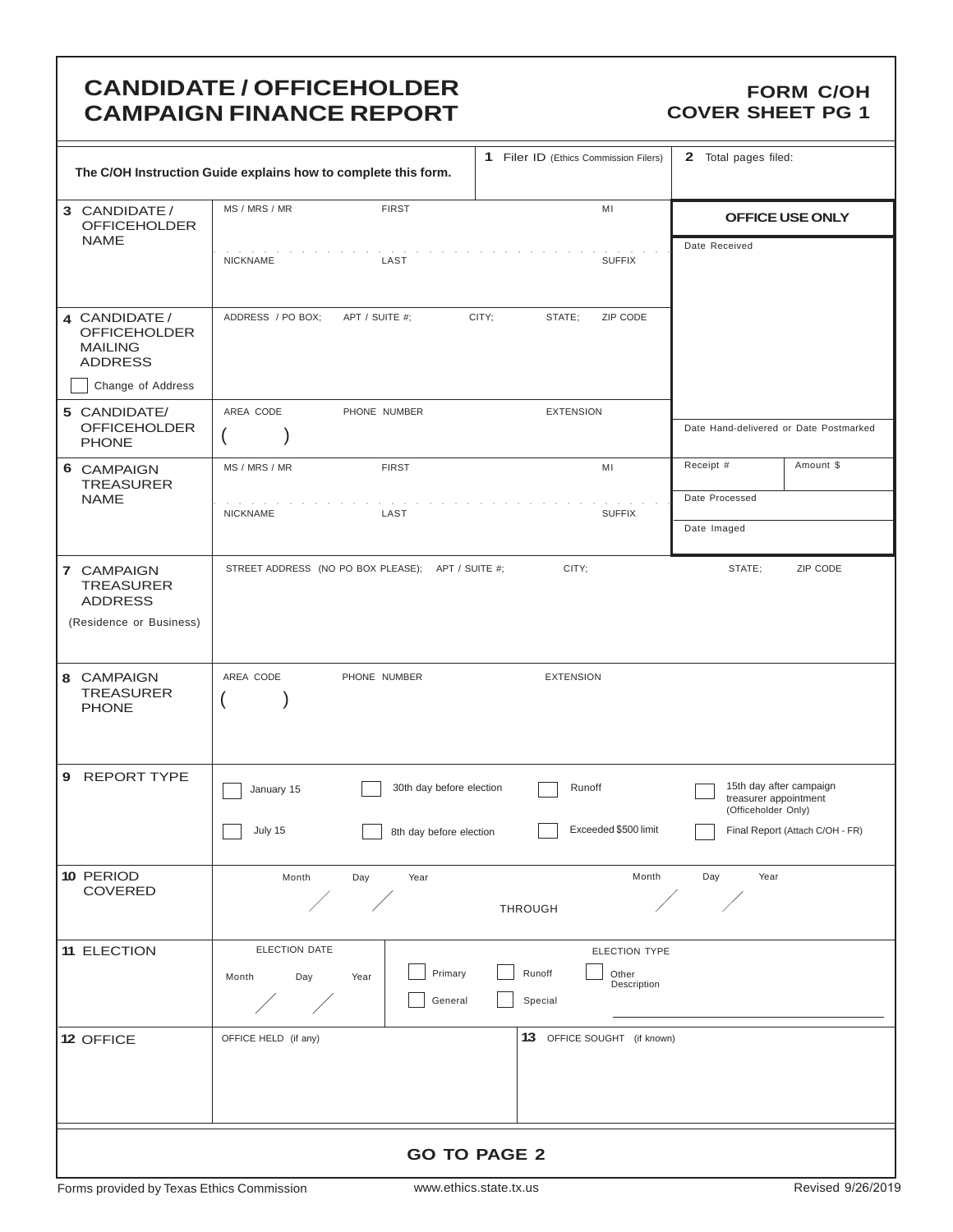### **CANDIDATE / OFFICEHOLDER CAMPAIGN FINANCE REPORT**

### **FORM C/OH COVER SHEET PG 2**

| 14 C/OH NAME                                              |                                                                                |                                            |                                                                                                                  | <b>15</b> Filer ID (Ethics Commission Filers)                                                                                                                                                                                                                                                                                                                           |  |
|-----------------------------------------------------------|--------------------------------------------------------------------------------|--------------------------------------------|------------------------------------------------------------------------------------------------------------------|-------------------------------------------------------------------------------------------------------------------------------------------------------------------------------------------------------------------------------------------------------------------------------------------------------------------------------------------------------------------------|--|
| <b>16 NOTICE FROM</b><br><b>POLITICAL</b><br>COMMITTEE(S) | OF SUCH EXPENDITURES.                                                          |                                            |                                                                                                                  | THIS BOX IS FOR NOTICE OF POLITICAL CONTRIBUTIONS ACCEPTED OR POLITICAL EXPENDITURES MADE BY POLITICAL COMMITTEES TO<br>SUPPORT THE CANDIDATE / OFFICEHOLDER. THESE EXPENDITURES MAY HAVE BEEN MADE WITHOUT THE CANDIDATE'S OR OFFICEHOLDER'S<br>KNOWLEDGE OR CONSENT. CANDIDATES AND OFFICEHOLDERS ARE REQUIRED TO REPORT THIS INFORMATION ONLY IF THEY RECEIVE NOTICE |  |
|                                                           | <b>COMMITTEE TYPE</b>                                                          | <b>COMMITTEE NAME</b>                      |                                                                                                                  |                                                                                                                                                                                                                                                                                                                                                                         |  |
|                                                           | GENERAL                                                                        |                                            |                                                                                                                  |                                                                                                                                                                                                                                                                                                                                                                         |  |
|                                                           | SPECIFIC                                                                       | <b>COMMITTEE ADDRESS</b>                   |                                                                                                                  |                                                                                                                                                                                                                                                                                                                                                                         |  |
|                                                           |                                                                                | COMMITTEE CAMPAIGN TREASURER NAME          |                                                                                                                  |                                                                                                                                                                                                                                                                                                                                                                         |  |
| <b>Additional Pages</b>                                   |                                                                                |                                            |                                                                                                                  |                                                                                                                                                                                                                                                                                                                                                                         |  |
|                                                           |                                                                                | COMMITTEE CAMPAIGN TREASURER ADDRESS       |                                                                                                                  |                                                                                                                                                                                                                                                                                                                                                                         |  |
| <b>17 CONTRIBUTION</b><br><b>TOTALS</b>                   | 1.                                                                             | PLEDGES, LOANS, OR GUARANTEES OF LOANS, OR | TOTAL POLITICAL CONTRIBUTIONS OF \$50 OR LESS (OTHER THAN<br>CONTRIBUTIONS MADE ELECTRONICALLY), UNLESS ITEMIZED | \$                                                                                                                                                                                                                                                                                                                                                                      |  |
|                                                           | 2.                                                                             | <b>TOTAL POLITICAL CONTRIBUTIONS</b>       | (OTHER THAN PLEDGES, LOANS, OR GUARANTEES OF LOANS)                                                              | \$                                                                                                                                                                                                                                                                                                                                                                      |  |
| <b>EXPENDITURE</b><br><b>TOTALS</b>                       | 3.<br>TOTAL POLITICAL EXPENDITURES OF \$100 OR LESS,<br><b>UNLESS ITEMIZED</b> |                                            |                                                                                                                  | \$                                                                                                                                                                                                                                                                                                                                                                      |  |
|                                                           | 4.                                                                             | <b>TOTAL POLITICAL EXPENDITURES</b>        | \$                                                                                                               |                                                                                                                                                                                                                                                                                                                                                                         |  |
| <b>CONTRIBUTION</b><br><b>BALANCE</b>                     | 5.                                                                             | OF REPORTING PERIOD                        | TOTAL POLITICAL CONTRIBUTIONS MAINTAINED AS OF THE LAST DAY                                                      | \$                                                                                                                                                                                                                                                                                                                                                                      |  |
| <b>OUTSTANDING</b><br><b>LOAN TOTALS</b>                  | 6.                                                                             | LAST DAY OF THE REPORTING PERIOD           | TOTAL PRINCIPAL AMOUNT OF ALL OUTSTANDING LOANS AS OF THE                                                        | \$                                                                                                                                                                                                                                                                                                                                                                      |  |
| <b>18 AFFIDAVIT</b>                                       |                                                                                |                                            |                                                                                                                  |                                                                                                                                                                                                                                                                                                                                                                         |  |
|                                                           |                                                                                |                                            | under Title 15, Election Code.                                                                                   | I swear, or affirm, under penalty of perjury, that the accompanying report is<br>true and correct and includes all information required to be reported by me                                                                                                                                                                                                            |  |
|                                                           |                                                                                |                                            |                                                                                                                  | Signature of Candidate or Officeholder                                                                                                                                                                                                                                                                                                                                  |  |
| AFFIX NOTARY STAMP / SEALABOVE                            |                                                                                |                                            |                                                                                                                  |                                                                                                                                                                                                                                                                                                                                                                         |  |
|                                                           |                                                                                |                                            |                                                                                                                  |                                                                                                                                                                                                                                                                                                                                                                         |  |
|                                                           |                                                                                |                                            | day of ______________, 20________, to certify which, witness my hand and seal of office.                         |                                                                                                                                                                                                                                                                                                                                                                         |  |
| Signature of officer administering oath                   |                                                                                |                                            | Printed name of officer administering oath                                                                       | Title of officer administering oath                                                                                                                                                                                                                                                                                                                                     |  |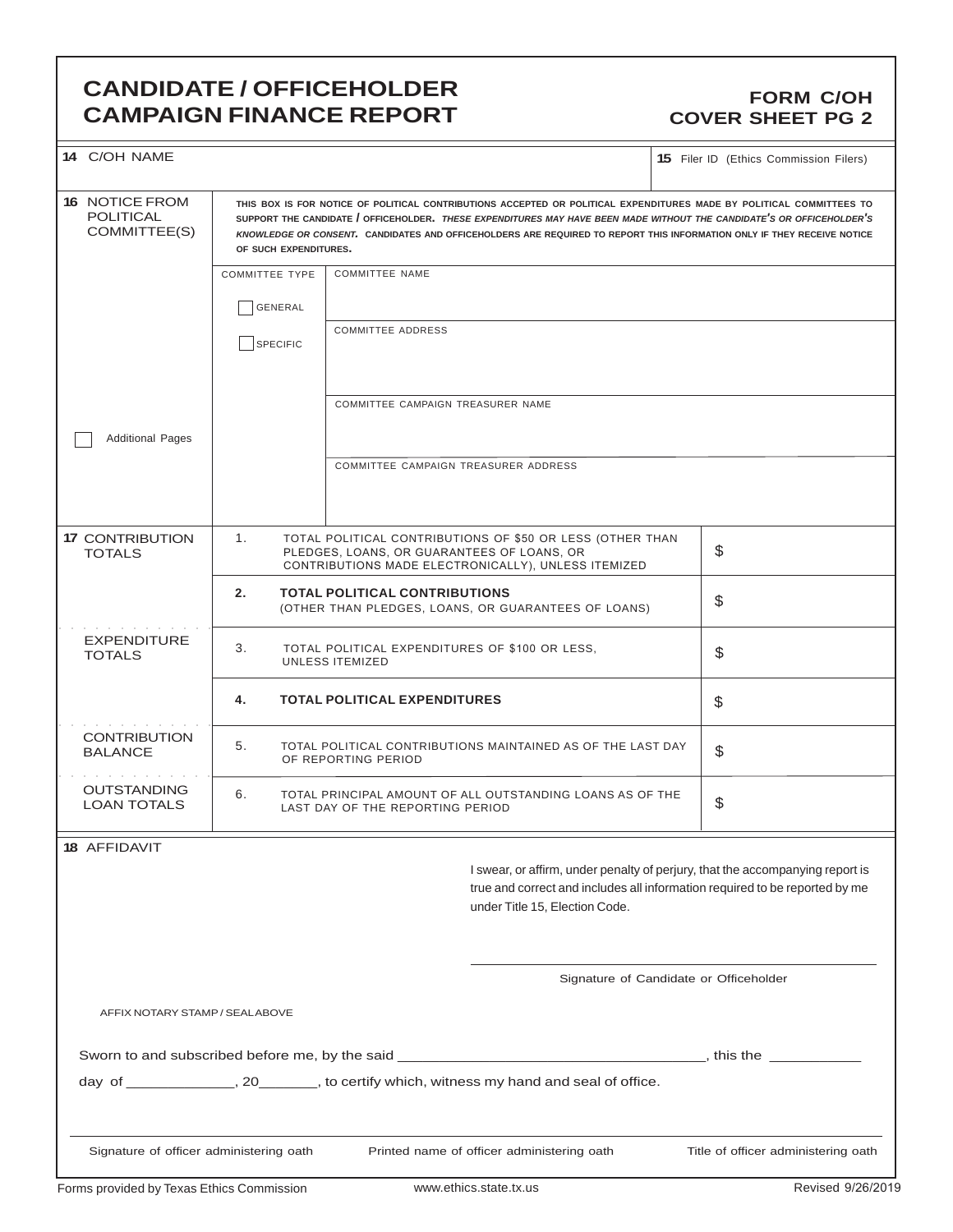# **SUBTOTALS - C/OH**

### **FORM C/OH COVER SHEET PG 3**

|     | 19 FILER NAME<br>20 Filer ID (Ethics Commission Filers)                                      |    |                                  |  |  |  |  |
|-----|----------------------------------------------------------------------------------------------|----|----------------------------------|--|--|--|--|
|     | 21 SCHEDULE SUBTOTALS<br>NAME OF SCHEDULE                                                    |    | <b>SUBTOTAL</b><br><b>AMOUNT</b> |  |  |  |  |
| 1.  | SCHEDULE A1: MONETARY POLITICAL CONTRIBUTIONS                                                |    | \$                               |  |  |  |  |
| 2.  | SCHEDULE A2: NON-MONETARY (IN-KIND) POLITICAL CONTRIBUTIONS                                  |    | \$                               |  |  |  |  |
| 3.  | SCHEDULE B: PLEDGED CONTRIBUTIONS                                                            |    | \$                               |  |  |  |  |
| 4.  | <b>SCHEDULE E: LOANS</b>                                                                     |    | \$                               |  |  |  |  |
| 5.  | SCHEDULE F1: POLITICAL EXPENDITURES MADE FROM POLITICAL CONTRIBUTIONS                        |    | \$                               |  |  |  |  |
| 6.  | SCHEDULE F2: UNPAID INCURRED OBLIGATIONS                                                     | \$ |                                  |  |  |  |  |
| 7.  | SCHEDULE F3: PURCHASE OF INVESTMENTS MADE FROM POLITICAL CONTRIBUTIONS                       |    | \$                               |  |  |  |  |
| 8.  | SCHEDULE F4: EXPENDITURES MADE BY CREDIT CARD                                                | \$ |                                  |  |  |  |  |
| 9.  | SCHEDULE G: POLITICAL EXPENDITURES MADE FROM PERSONAL FUNDS                                  |    | \$                               |  |  |  |  |
| 10. | SCHEDULE H: PAYMENT MADE FROM POLITICAL CONTRIBUTIONS TO A BUSINESS OF C/OH                  |    | \$                               |  |  |  |  |
| 11. | SCHEDULE I: NON-POLITICAL EXPENDITURES MADE FROM POLITICAL CONTRIBUTIONS                     |    | \$                               |  |  |  |  |
| 12. | SCHEDULE K: INTEREST, CREDITS, GAINS, REFUNDS, AND CONTRIBUTIONS RETURNED<br><b>TO FILER</b> |    | \$                               |  |  |  |  |
|     |                                                                                              |    |                                  |  |  |  |  |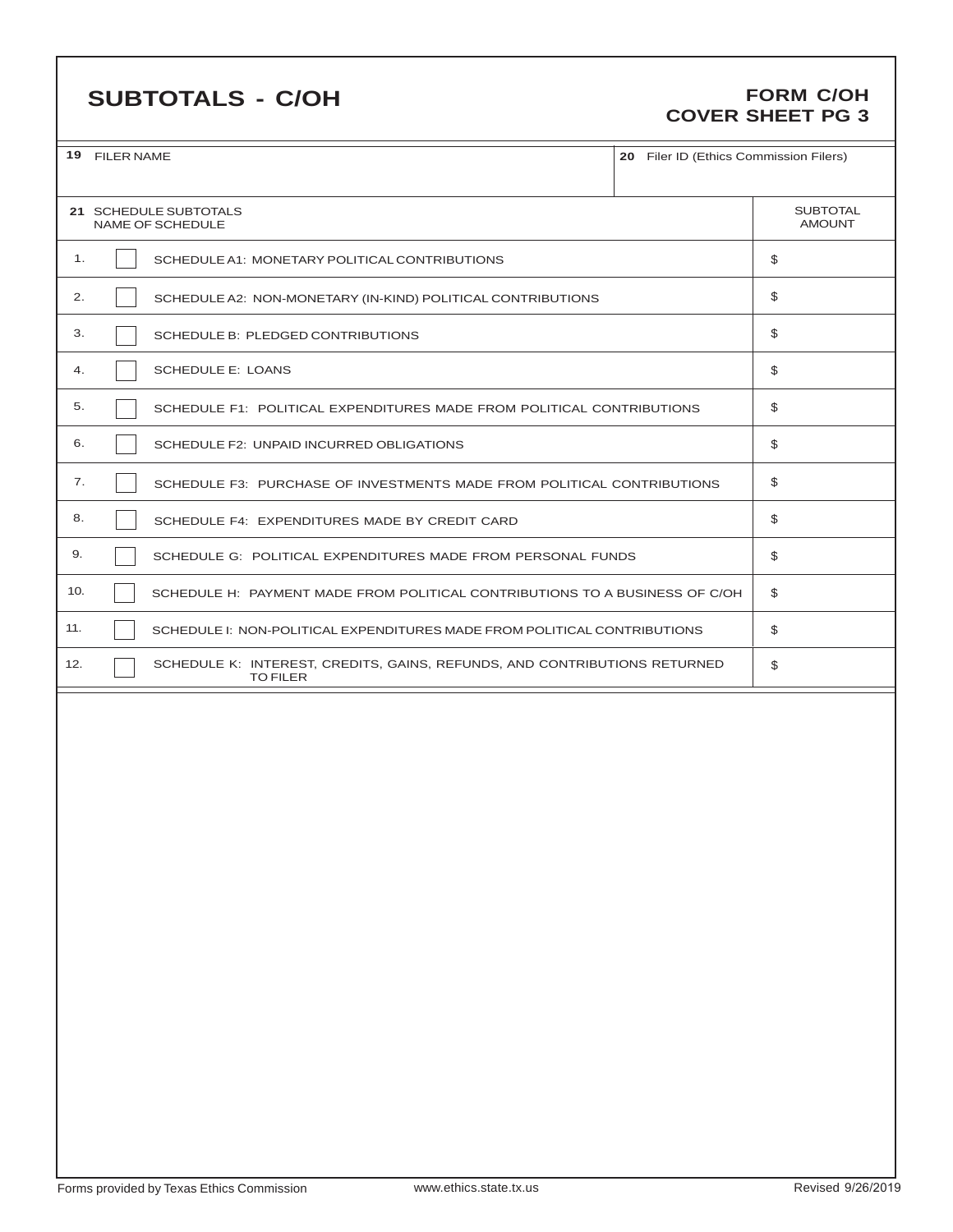|                                                          |                                                                                                         | <b>MONETARY POLITICAL CONTRIBUTIONS</b>                                                  |                               | <b>SCHEDULE A1</b>                    |  |  |  |
|----------------------------------------------------------|---------------------------------------------------------------------------------------------------------|------------------------------------------------------------------------------------------|-------------------------------|---------------------------------------|--|--|--|
|                                                          |                                                                                                         | The Instruction Guide explains how to complete this form.                                |                               | 1 Total pages Schedule A1:            |  |  |  |
|                                                          | 2 FILER NAME                                                                                            |                                                                                          |                               | 3 Filer ID (Ethics Commission Filers) |  |  |  |
|                                                          | 4 Date                                                                                                  | 5 Full name of contributor                                                               | 7 Amount of contribution (\$) |                                       |  |  |  |
|                                                          |                                                                                                         | the second contract of the second contract of the second<br>6 Contributor address; City; | State; Zip Code               |                                       |  |  |  |
| Principal occupation / Job title (See Instructions)<br>8 | Employer (See Instructions)                                                                             |                                                                                          |                               |                                       |  |  |  |
|                                                          | Date                                                                                                    | Full name of contributor<br>out-of-state PAC (ID#:                                       |                               | Amount of contribution (\$)           |  |  |  |
|                                                          |                                                                                                         | Contributor address;<br>City;                                                            | Zip Code<br>State;            |                                       |  |  |  |
|                                                          |                                                                                                         | Principal occupation / Job title (See Instructions)                                      | Employer (See Instructions)   |                                       |  |  |  |
|                                                          | Date                                                                                                    | Full name of contributor<br>out-of-state PAC (ID#:                                       |                               | Amount of contribution (\$)           |  |  |  |
|                                                          |                                                                                                         | Contributor address;<br>City;                                                            | State;<br>Zip Code            |                                       |  |  |  |
|                                                          |                                                                                                         | Principal occupation / Job title (See Instructions)                                      | Employer (See Instructions)   |                                       |  |  |  |
|                                                          | Date                                                                                                    | Full name of contributor                                                                 |                               | Amount of contribution (\$)           |  |  |  |
|                                                          |                                                                                                         | Contributor address:<br>City;                                                            | State; Zip Code               |                                       |  |  |  |
|                                                          |                                                                                                         | Principal occupation / Job title (See Instructions)                                      | Employer (See Instructions)   |                                       |  |  |  |
|                                                          |                                                                                                         | ATTACH ADDITIONAL COPIES OF THIS SCHEDULE AS NEEDED                                      |                               |                                       |  |  |  |
|                                                          | If contributor is out-of-state PAC, please see Instruction guide for additional reporting requirements. |                                                                                          |                               |                                       |  |  |  |

٦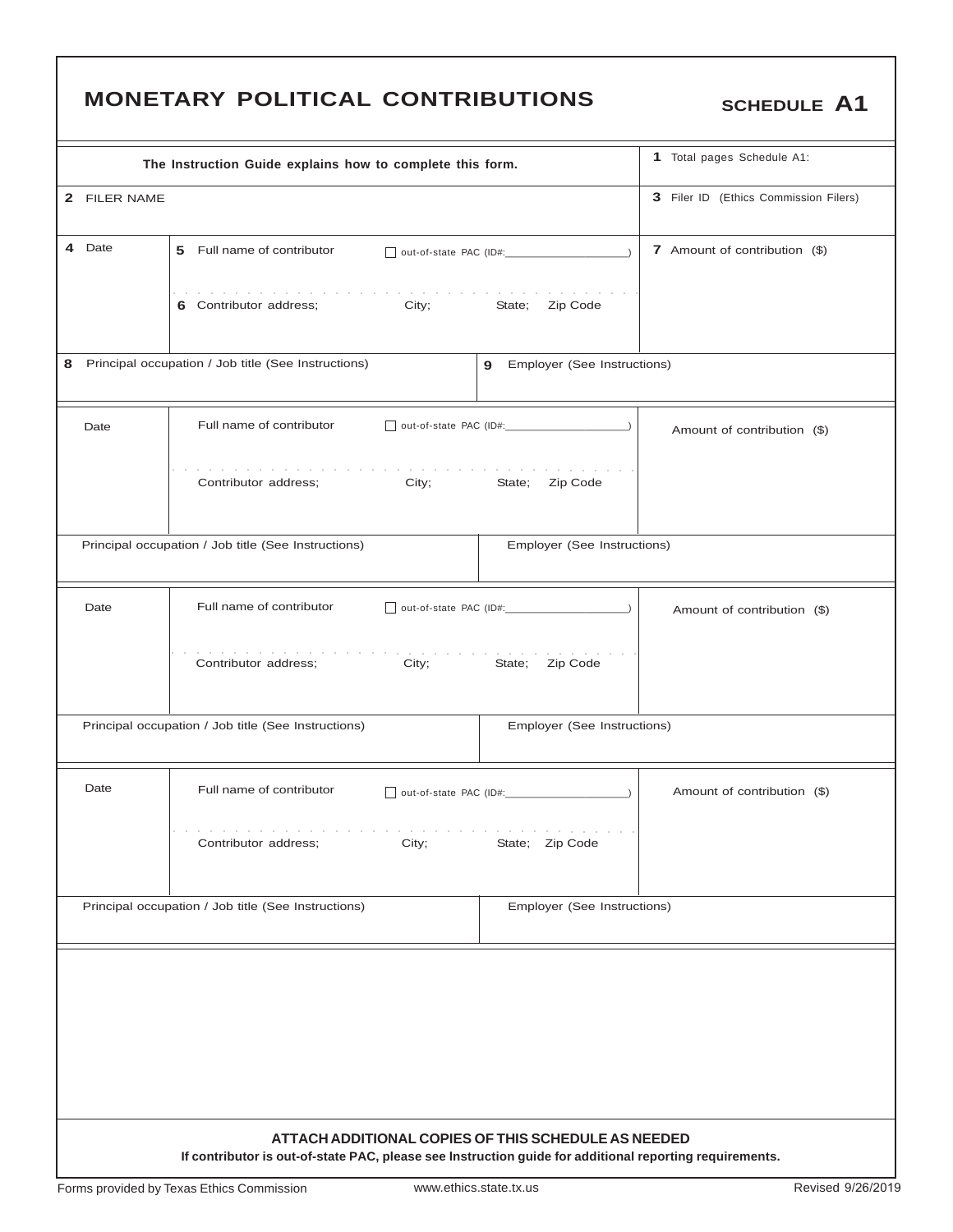### **NON-MONETARY (IN-KIND) POLITICAL CONTRIBUTIONS CONTRIBUTIONS SCHEDULE A2**

| The Instruction Guide explains how to complete this form.                                                                                                                                                                                                                  |          | 1 Total pages Schedule A2:                                                                               |
|----------------------------------------------------------------------------------------------------------------------------------------------------------------------------------------------------------------------------------------------------------------------------|----------|----------------------------------------------------------------------------------------------------------|
| 2 FILER NAME                                                                                                                                                                                                                                                               |          | 3 Filer ID (Ethics Commission Filers)                                                                    |
| 4 TOTAL OF UNITEMIZED IN-KIND POLITICAL CONTRIBUTIONS                                                                                                                                                                                                                      | \$       |                                                                                                          |
| 5 Date<br>6 Full name of contributor                                                                                                                                                                                                                                       |          | 8 Amount of<br>9 In-kind contribution<br>Contribution \$<br>description                                  |
| the control of the control of the control of the control of the control of the control of the control of the control of the control of the control of the control of the control of the control of the control of the control<br>7 Contributor address;<br>City;<br>State; | Zip Code |                                                                                                          |
| <b>10</b> Principal occupation / Job title (FOR NON-JUDICIAL) (See Instructions)                                                                                                                                                                                           | 11       | Check if travel outside of Texas. Complete Schedule T.<br>Employer (FOR NON-JUDICIAL) (See Instructions) |
|                                                                                                                                                                                                                                                                            |          |                                                                                                          |
| 12 Contributor's principal occupation (FOR JUDICIAL)                                                                                                                                                                                                                       |          | 13 Contributor's job title (FOR JUDICIAL) (See Instructions)                                             |
| 14 Contributor's employer/law firm (FOR JUDICIAL)                                                                                                                                                                                                                          |          | 15 Law firm of contributor's spouse (if any) (FOR JUDICIAL)                                              |
| <b>16</b> If contributor is a child, law firm of parent(s) (if any) (FOR JUDICIAL)                                                                                                                                                                                         |          |                                                                                                          |
| Date<br>Full name of contributor                                                                                                                                                                                                                                           |          | Amount of<br>In-kind contribution<br>$\mathcal{L}$<br>Contribution \$<br>description                     |
| Contributor address;<br>City;<br>State;                                                                                                                                                                                                                                    | Zip Code |                                                                                                          |
|                                                                                                                                                                                                                                                                            |          | Check if travel outside of Texas. Complete Schedule T.                                                   |
| Principal occupation / Job title (FOR NON-JUDICIAL) (See Instructions)                                                                                                                                                                                                     |          | Employer (FOR NON-JUDICIAL) (See Instructions)                                                           |
| Contributor's principal occupation (FOR JUDICIAL)                                                                                                                                                                                                                          |          | Contributor's job title (FOR JUDICIAL) (See Instructions)                                                |
| Contributor's employer/law firm (FOR JUDICIAL)                                                                                                                                                                                                                             |          | Law firm of contributor's spouse (if any) (FOR JUDICIAL)                                                 |
| If contributor is a child, law firm of parent(s) (if any) (FOR JUDICIAL)                                                                                                                                                                                                   |          |                                                                                                          |
|                                                                                                                                                                                                                                                                            |          |                                                                                                          |
|                                                                                                                                                                                                                                                                            |          |                                                                                                          |
|                                                                                                                                                                                                                                                                            |          |                                                                                                          |
|                                                                                                                                                                                                                                                                            |          |                                                                                                          |
|                                                                                                                                                                                                                                                                            |          |                                                                                                          |
|                                                                                                                                                                                                                                                                            |          |                                                                                                          |
|                                                                                                                                                                                                                                                                            |          |                                                                                                          |
| ATTACH ADDITIONAL COPIES OF THIS SCHEDULE AS NEEDED                                                                                                                                                                                                                        |          |                                                                                                          |
| If contributor is out-of-state PAC, please see Instruction guide for additional reporting requirements.                                                                                                                                                                    |          |                                                                                                          |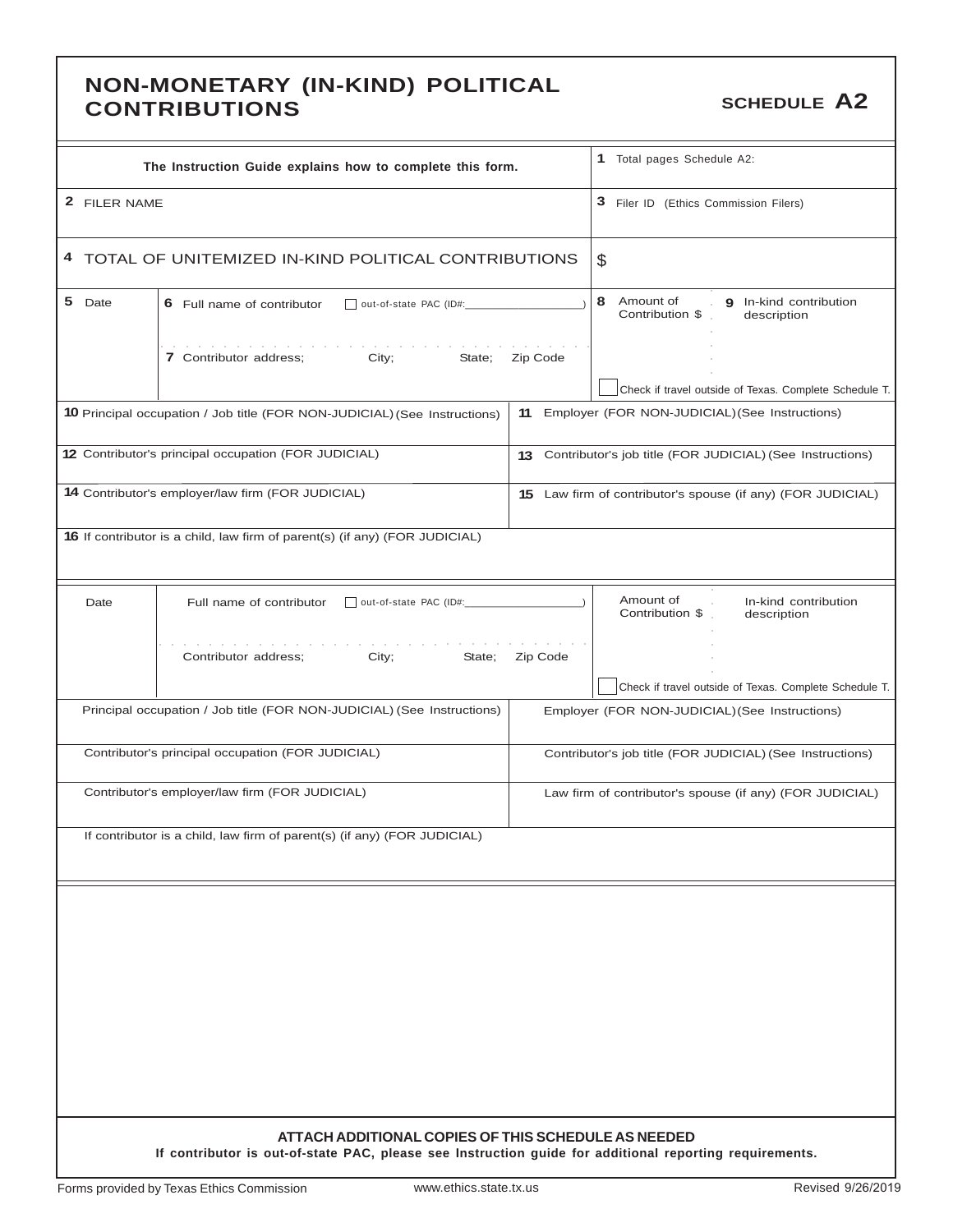# **PLEDGED CONTRIBUTIONS** SCHEDULE B

|              | The Instruction Guide explains how to complete this form.                                                                                                      |                                | $\mathbf{1}$<br>Total pages Schedule B: |                                                        |
|--------------|----------------------------------------------------------------------------------------------------------------------------------------------------------------|--------------------------------|-----------------------------------------|--------------------------------------------------------|
| 2 FILER NAME |                                                                                                                                                                |                                | 3 Filer ID (Ethics Commission Filers)   |                                                        |
|              | 4 TOTAL OF UNITEMIZED PLEDGES                                                                                                                                  |                                | \$                                      |                                                        |
| 5 Date       | 6 Full name of pledgor<br>out-of-state PAC (ID#:                                                                                                               | 8<br>Amount<br>of Pledge \$    | 9 In-kind contribution<br>description   |                                                        |
|              | 7 Pledgor address;<br>City;                                                                                                                                    | State;<br>Zip Code             |                                         |                                                        |
|              |                                                                                                                                                                |                                |                                         | Check if travel outside of Texas. Complete Schedule T. |
|              | 10 Principal occupation / Job title (See Instructions)                                                                                                         | 11 Employer (See Instructions) |                                         |                                                        |
| Date         | Full name of pledgor                                                                                                                                           |                                | Amount<br>of Pledge \$                  | In-kind contribution<br>description                    |
|              | Pledgor address;<br>City;                                                                                                                                      | State;<br>Zip Code             |                                         |                                                        |
|              |                                                                                                                                                                |                                |                                         | Check if travel outside of Texas. Complete Schedule T. |
|              | Principal occupation / Job title (See Instructions)                                                                                                            | Employer (See Instructions)    |                                         |                                                        |
| Date         | Full name of pledgor<br>out-of-state PAC (ID#:                                                                                                                 |                                | Amount of<br>Pledge \$                  | In-kind contribution<br>description                    |
|              | Pledgor address;<br>City;                                                                                                                                      | State;<br>Zip Code             |                                         |                                                        |
|              |                                                                                                                                                                |                                |                                         | Check if travel outside of Texas. Complete Schedule T. |
|              | Principal occupation / Job title (See Instructions)                                                                                                            | Employer (See Instructions)    |                                         |                                                        |
| Date         | Full name of pledgor<br>  out-of-state PAC (ID#:                                                                                                               |                                | Amount of<br>Pledge \$                  | In-kind contribution<br>description                    |
|              | Pledgor address;<br>City;<br>State;                                                                                                                            | Zip Code                       |                                         |                                                        |
|              |                                                                                                                                                                |                                |                                         | Check if travel outside of Texas. Complete Schedule T. |
|              | Principal occupation / Job title (See Instructions)                                                                                                            | Employer (See Instructions)    |                                         |                                                        |
|              |                                                                                                                                                                |                                |                                         |                                                        |
|              |                                                                                                                                                                |                                |                                         |                                                        |
|              |                                                                                                                                                                |                                |                                         |                                                        |
|              |                                                                                                                                                                |                                |                                         |                                                        |
|              | ATTACH ADDITIONAL COPIES OF THIS SCHEDULE AS NEEDED<br>If contributor is out-of-state PAC, please see Instruction guide for additional reporting requirements. |                                |                                         |                                                        |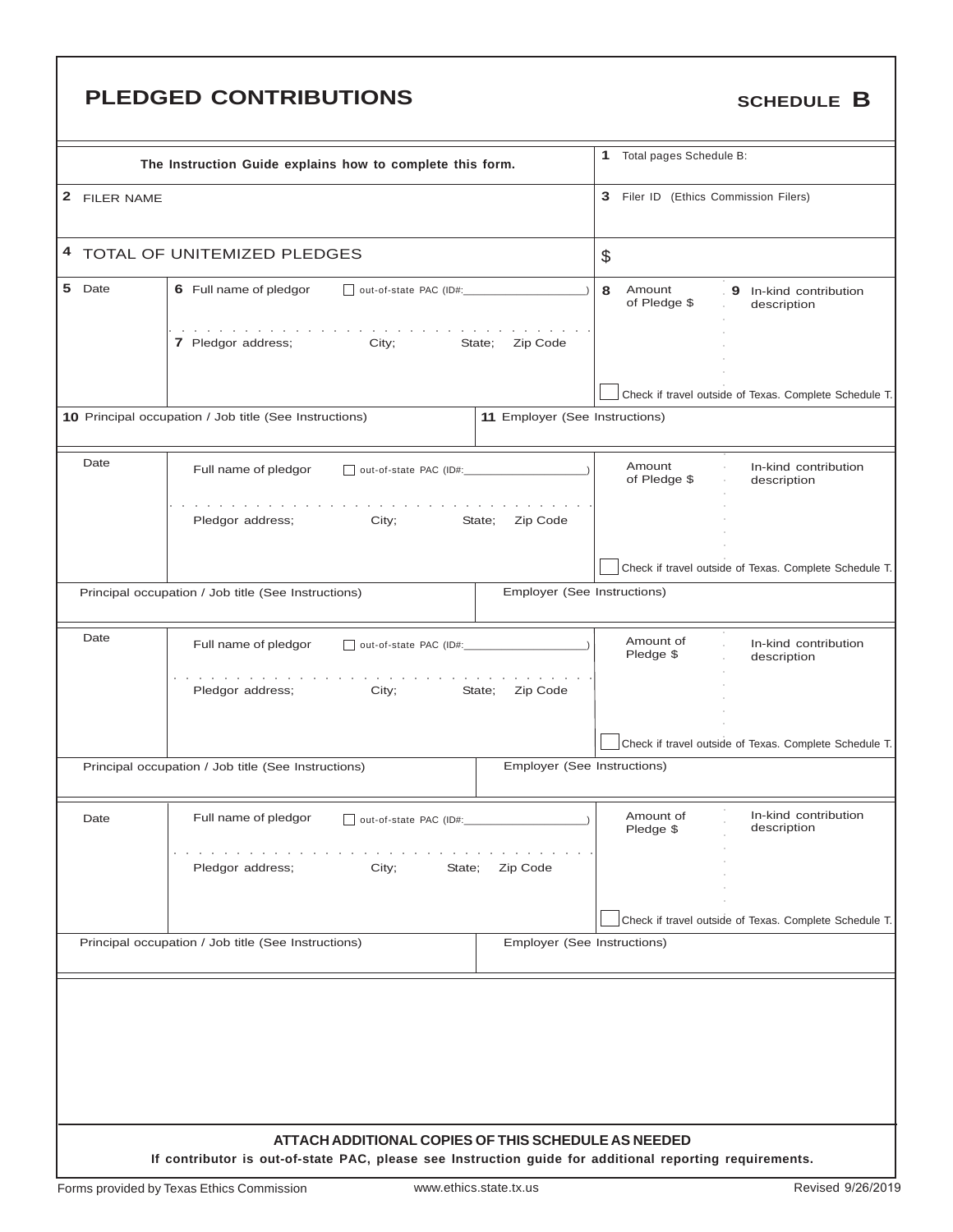| <b>LOANS</b>                                  |                                                                                                       |                                                     | <b>SCHEDULE E</b>                                     |
|-----------------------------------------------|-------------------------------------------------------------------------------------------------------|-----------------------------------------------------|-------------------------------------------------------|
|                                               | The Instruction Guide explains how to complete this form.                                             |                                                     | Total pages Schedule E:<br>1                          |
| $\mathbf{2}$<br><b>FILER NAME</b>             |                                                                                                       | Filer ID (Ethics Commission Filers)<br>3            |                                                       |
| 4                                             | TOTAL OF UNITEMIZED LOANS                                                                             |                                                     | \$                                                    |
| 5<br>Date of loan                             | Name of lender<br>$\overline{7}$                                                                      |                                                     | 9<br>Loan Amount (\$)                                 |
| 6<br>Is lender<br>a financial<br>Institution? | 8<br>City;<br>Lender address;                                                                         | State;<br>Zip Code                                  | 10 Interest rate                                      |
| N<br>Y                                        |                                                                                                       |                                                     | 11 Maturity date                                      |
|                                               | 12 Principal occupation / Job title (See Instructions)                                                |                                                     |                                                       |
| 14 Description of Collateral<br>none          |                                                                                                       | 15<br>account (See Instructions)                    | Check if personal funds were deposited into political |
| 16 GUARANTOR<br><b>INFORMATION</b>            | 17 Name of guarantor                                                                                  |                                                     | 19 Amount Guaranteed (\$)                             |
| not applicable                                | and the contract of the contract of the contract of the con-<br><b>18</b> Guarantor address;<br>City; | Zip Code<br>State;                                  |                                                       |
| 20 Principal Occupation (See Instructions)    |                                                                                                       | 21 Employer (See Instructions)                      |                                                       |
| Date of loan                                  | Name of lender                                                                                        |                                                     | Loan Amount (\$)                                      |
| Is lender<br>a financial<br>Institution?      | Lender address;<br>City;                                                                              | State;<br>Zip Code                                  | Interest rate                                         |
| Υ<br>N                                        |                                                                                                       |                                                     | Maturity date                                         |
|                                               | Principal occupation / Job title (See Instructions)                                                   | Employer (See Instructions)                         |                                                       |
| Description of Collateral<br>none             |                                                                                                       | account (See Instructions)                          | Check if personal funds were deposited into political |
| <b>GUARANTOR</b><br><b>INFORMATION</b>        | Name of guarantor                                                                                     |                                                     | Amount Guaranteed (\$)                                |
|                                               | City;<br>Guarantor address;                                                                           | State; Zip Code                                     |                                                       |
| not applicable                                | Principal Occupation (See Instructions)                                                               | Employer (See Instructions)                         |                                                       |
|                                               | If lender is out-of-state PAC, please see Instruction guide for additional reporting requirements.    | ATTACH ADDITIONAL COPIES OF THIS SCHEDULE AS NEEDED |                                                       |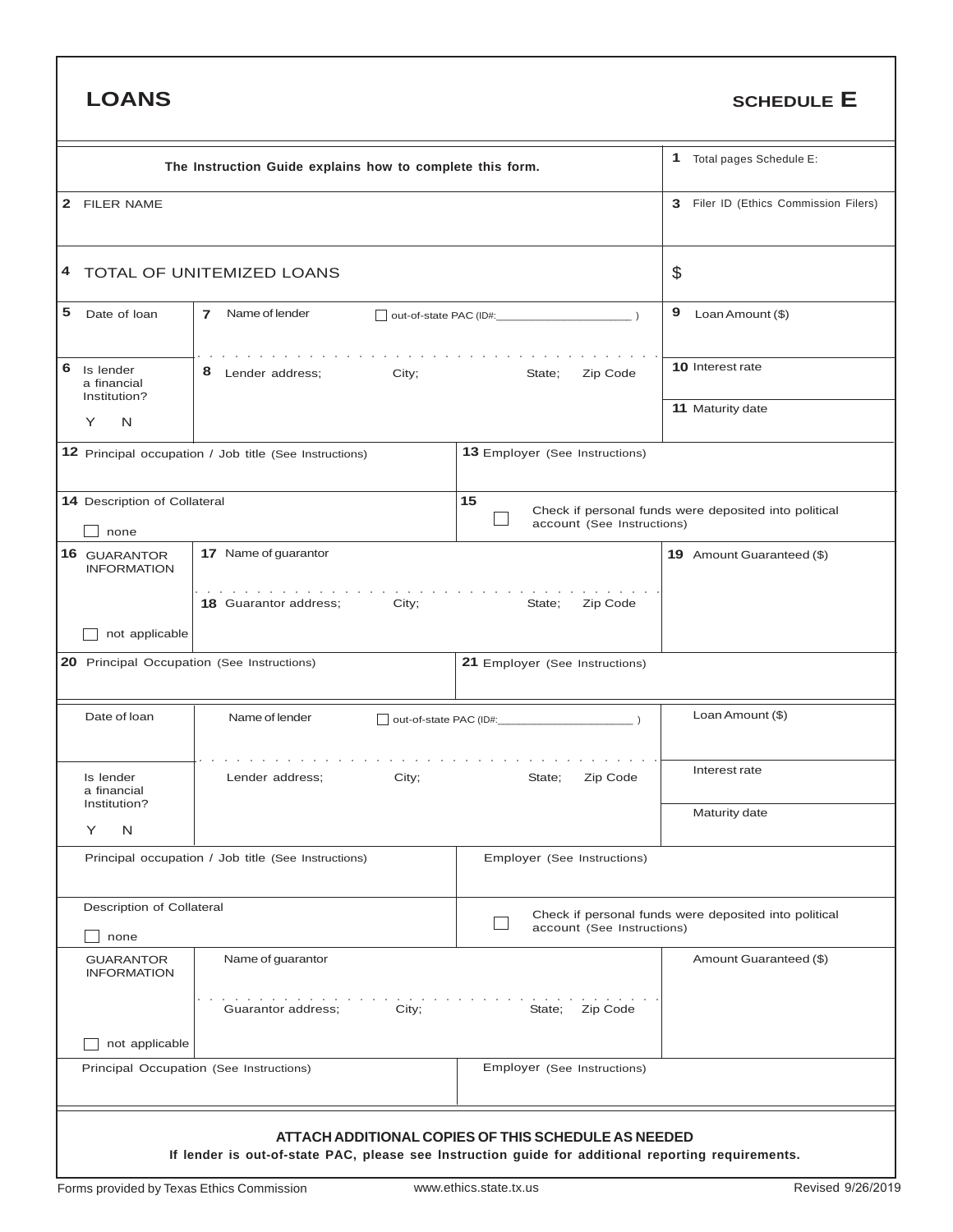### **POLITICAL EXPENDITURES MADE**<br> **EROM BOLITICAL CONTRIBUTIONS** SCHEDULE F1 **FROM POLITICAL CONTRIBUTIONS**

| <b>EXPENDITURE CATEGORIES FOR BOX 8(a)</b> |  |
|--------------------------------------------|--|
|--------------------------------------------|--|

| Advertising Expense<br>Event Expense<br>Accounting/Banking<br>Fees<br><b>Consulting Expense</b><br>Contributions/Donations Made By<br>Candidate/Officeholder/Political Committee<br><b>Legal Services</b><br>Credit Card Payment |                  | Food/Beverage Expense<br>Gift/Awards/Memorials Expense           | Loan Repayment/Reimbursement<br>Office Overhead/Rental Expense<br>Polling Expense<br><b>Printing Expense</b><br>Salaries/Wages/Contract Labor<br>The Instruction Guide explains how to complete this form. |                 | Solicitation/Fundraising Expense<br>Transportation Equipment & Related Expense<br><b>Travel In District</b><br><b>Travel Out Of District</b><br>Other (enter a category not listed above) |                                       |
|----------------------------------------------------------------------------------------------------------------------------------------------------------------------------------------------------------------------------------|------------------|------------------------------------------------------------------|------------------------------------------------------------------------------------------------------------------------------------------------------------------------------------------------------------|-----------------|-------------------------------------------------------------------------------------------------------------------------------------------------------------------------------------------|---------------------------------------|
| 1 Total pages Schedule F1: 2 FILER NAME                                                                                                                                                                                          |                  |                                                                  |                                                                                                                                                                                                            |                 |                                                                                                                                                                                           | 3 Filer ID (Ethics Commission Filers) |
| 4 Date                                                                                                                                                                                                                           | 5 Payee name     |                                                                  |                                                                                                                                                                                                            |                 |                                                                                                                                                                                           |                                       |
| $6$ Amount $($ )                                                                                                                                                                                                                 | 7 Payee address; |                                                                  |                                                                                                                                                                                                            | City;           | State;                                                                                                                                                                                    | Zip Code                              |
| 8<br><b>PURPOSE</b><br><b>OF</b><br><b>EXPENDITURE</b>                                                                                                                                                                           |                  | (a) Category (See Categories listed at the top of this schedule) |                                                                                                                                                                                                            | (b) Description |                                                                                                                                                                                           |                                       |
|                                                                                                                                                                                                                                  | (c)              | Check if travel outside of Texas. Complete Schedule T.           |                                                                                                                                                                                                            |                 | Check if Austin, TX, officeholder living expense                                                                                                                                          |                                       |
| 9 Complete ONLY if direct<br>expenditure to benefit C/OH                                                                                                                                                                         |                  | Candidate / Officeholder name                                    |                                                                                                                                                                                                            | Office sought   |                                                                                                                                                                                           | Office held                           |
| Date                                                                                                                                                                                                                             | Payee name       |                                                                  |                                                                                                                                                                                                            |                 |                                                                                                                                                                                           |                                       |
| Amount (\$)                                                                                                                                                                                                                      | Payee address;   |                                                                  |                                                                                                                                                                                                            | City;           | State;                                                                                                                                                                                    | Zip Code                              |
| <b>PURPOSE</b><br>OF<br><b>EXPENDITURE</b>                                                                                                                                                                                       |                  | Category (See Categories listed at the top of this schedule)     |                                                                                                                                                                                                            | Description     |                                                                                                                                                                                           |                                       |
|                                                                                                                                                                                                                                  |                  | Check if travel outside of Texas. Complete Schedule T.           |                                                                                                                                                                                                            |                 | Check if Austin, TX, officeholder living expense                                                                                                                                          |                                       |
| Complete ONLY if direct<br>expenditure to benefit C/OH                                                                                                                                                                           |                  | Candidate / Officeholder name                                    |                                                                                                                                                                                                            | Office sought   |                                                                                                                                                                                           | Office held                           |
| Date                                                                                                                                                                                                                             | Payee name       |                                                                  |                                                                                                                                                                                                            |                 |                                                                                                                                                                                           |                                       |
| Amount (\$)                                                                                                                                                                                                                      | Payee address;   |                                                                  |                                                                                                                                                                                                            | City;           | State;                                                                                                                                                                                    | Zip Code                              |
| <b>PURPOSE</b><br>OF<br><b>EXPENDITURE</b>                                                                                                                                                                                       |                  | Category (See Categories listed at the top of this schedule)     |                                                                                                                                                                                                            | Description     |                                                                                                                                                                                           |                                       |
|                                                                                                                                                                                                                                  |                  | Check if travel outside of Texas. Complete Schedule T.           |                                                                                                                                                                                                            |                 | Check if Austin, TX, officeholder living expense                                                                                                                                          |                                       |
| Complete ONLY if direct<br>expenditure to benefit C/OH                                                                                                                                                                           |                  | Candidate / Officeholder name                                    |                                                                                                                                                                                                            | Office sought   |                                                                                                                                                                                           | Office held                           |
|                                                                                                                                                                                                                                  |                  | ATTACH ADDITIONAL COPIES OF THIS SCHEDULE AS NEEDED              |                                                                                                                                                                                                            |                 |                                                                                                                                                                                           |                                       |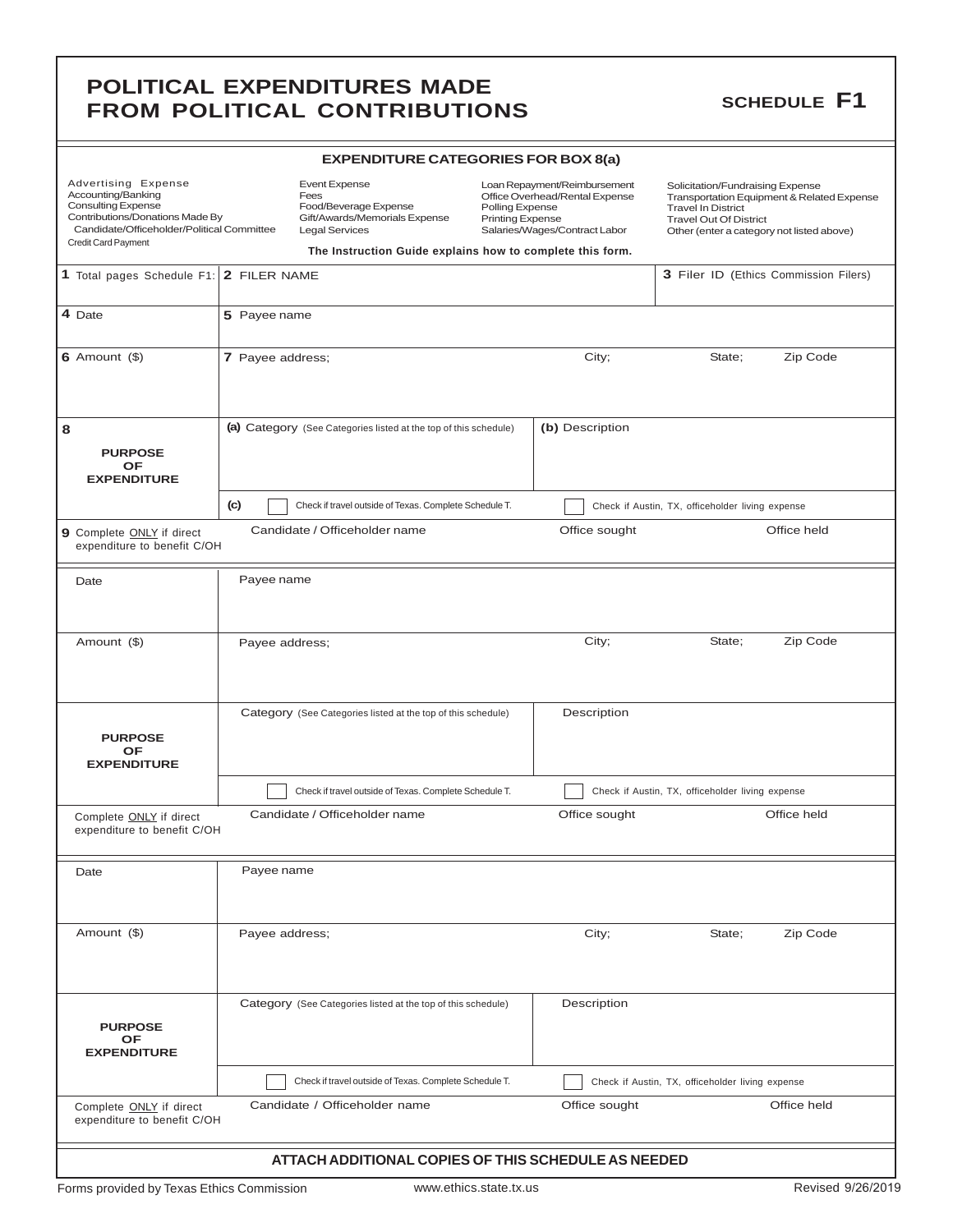|                                                                                                                                                                |                  | <b>EXPENDITURE CATEGORIES FOR BOX 10(a)</b>                                                                                                                                  |                                            |                                                                                                 |                                                                                                                                                                                           |          |
|----------------------------------------------------------------------------------------------------------------------------------------------------------------|------------------|------------------------------------------------------------------------------------------------------------------------------------------------------------------------------|--------------------------------------------|-------------------------------------------------------------------------------------------------|-------------------------------------------------------------------------------------------------------------------------------------------------------------------------------------------|----------|
| <b>Advertising Expense</b><br>Accounting/Banking<br><b>Consulting Expense</b><br>Contributions/Donations Made By<br>Candidate/Officeholder/Political Committee |                  | <b>Event Expense</b><br>Fees<br>Food/Beverage Expense<br>Gift/Awards/Memorials Expense<br><b>Legal Services</b><br>The Instruction Guide explains how to complete this form. | Polling Expense<br><b>Printing Expense</b> | Loan Repayment/Reimbursement<br>Office Overhead/Rental Expense<br>Salaries/Wages/Contract Labor | Solicitation/Fundraising Expense<br>Transportation Equipment & Related Expense<br><b>Travel In District</b><br><b>Travel Out Of District</b><br>Other (enter a category not listed above) |          |
| 1 Total pages Schedule F2:                                                                                                                                     | 2 FILER NAME     |                                                                                                                                                                              |                                            |                                                                                                 | 3 Filer ID (Ethics Commission Filers)                                                                                                                                                     |          |
|                                                                                                                                                                |                  |                                                                                                                                                                              |                                            |                                                                                                 |                                                                                                                                                                                           |          |
|                                                                                                                                                                |                  | 4 TOTAL OF UNITEMIZED UNPAID INCURRED OBLIGATIONS                                                                                                                            |                                            |                                                                                                 | \$                                                                                                                                                                                        |          |
| 5 Date                                                                                                                                                         | 6 Payee name     |                                                                                                                                                                              |                                            |                                                                                                 |                                                                                                                                                                                           |          |
| 7 Amount $(\$)$                                                                                                                                                | 8 Payee address; |                                                                                                                                                                              |                                            | City;                                                                                           | State;                                                                                                                                                                                    | Zip Code |
| 9<br><b>TYPE OF</b><br><b>EXPENDITURE</b>                                                                                                                      |                  | Political                                                                                                                                                                    | Non-Political                              |                                                                                                 |                                                                                                                                                                                           |          |
| 10<br><b>PURPOSE</b><br>OF<br><b>EXPENDITURE</b>                                                                                                               |                  | (a) Category (See Categories listed at the top of this schedule)                                                                                                             |                                            | (b) Description                                                                                 |                                                                                                                                                                                           |          |
|                                                                                                                                                                | (c)              | Check if travel outside of Texas. Complete Schedule T.                                                                                                                       |                                            |                                                                                                 | Check if Austin, TX, officeholder living expense                                                                                                                                          |          |
| 11 Complete ONLY if direct<br>expenditure to benefit C/OH<br>Date                                                                                              | Payee name       | Candidate / Officeholder name                                                                                                                                                |                                            | Office sought                                                                                   | Office held                                                                                                                                                                               |          |
| Amount (\$)                                                                                                                                                    |                  | Payee address;                                                                                                                                                               |                                            | City;                                                                                           | State;                                                                                                                                                                                    | Zip Code |
| <b>TYPE OF</b><br><b>EXPENDITURE</b>                                                                                                                           |                  | Political                                                                                                                                                                    | Non-Political                              |                                                                                                 |                                                                                                                                                                                           |          |
| <b>PURPOSE</b><br>OF<br><b>EXPENDITURE</b>                                                                                                                     |                  | Category (See Categories listed at the top of this schedule)                                                                                                                 |                                            | Description                                                                                     |                                                                                                                                                                                           |          |
|                                                                                                                                                                |                  | Check if travel outside of Texas. Complete Schedule T.                                                                                                                       |                                            |                                                                                                 | Check if Austin, TX, officeholder living expense                                                                                                                                          |          |
| Complete ONLY if direct<br>expenditure to benefit C/OH                                                                                                         |                  | Candidate / Officeholder name                                                                                                                                                |                                            | Office sought                                                                                   | Office held                                                                                                                                                                               |          |
|                                                                                                                                                                |                  | <b>ATTACH ADDITIONAL COPIES OF THIS SCHEDULE AS NEEDED</b>                                                                                                                   |                                            |                                                                                                 |                                                                                                                                                                                           |          |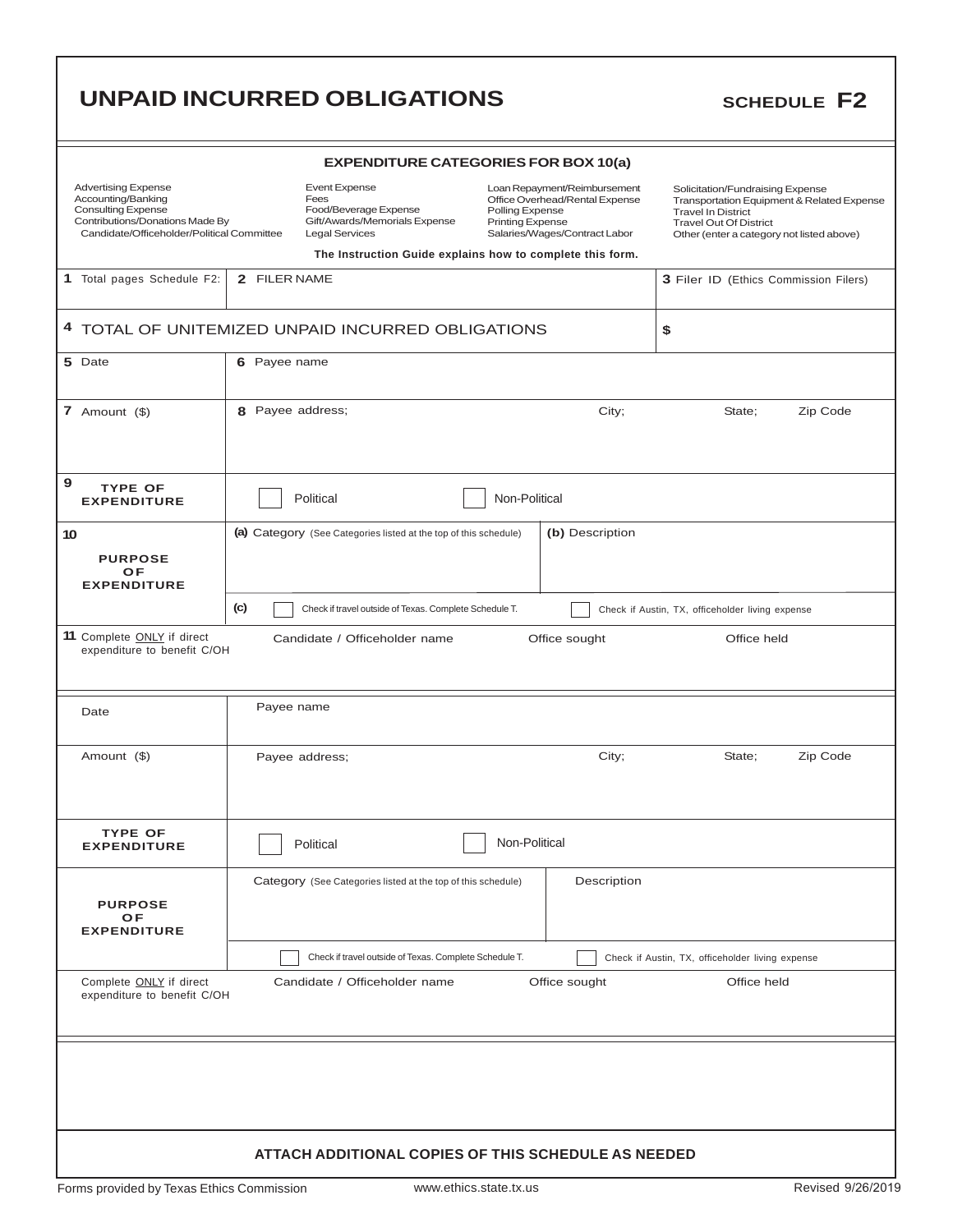### **PURCHASE OF INVESTMENTS MADE** FUNCTIFICAL OF INVESTINENTS INFIDE

|                                                     | The Instruction Guide explains how to complete this form.                                                 | 1 Total pages Schedule F3:            |  |  |  |  |
|-----------------------------------------------------|-----------------------------------------------------------------------------------------------------------|---------------------------------------|--|--|--|--|
| 2 FILER NAME                                        |                                                                                                           | 3 Filer ID (Ethics Commission Filers) |  |  |  |  |
| 4 Date                                              | 5 Name of person from whom investment is purchased                                                        |                                       |  |  |  |  |
|                                                     | the contract of the contract of the contract of<br>6 Address of person from whom investment is purchased; | State;<br>Zip Code                    |  |  |  |  |
|                                                     | City;                                                                                                     |                                       |  |  |  |  |
|                                                     | 7 Description of investment                                                                               |                                       |  |  |  |  |
|                                                     | 8 Amount of investment (\$)                                                                               |                                       |  |  |  |  |
|                                                     |                                                                                                           |                                       |  |  |  |  |
| Date                                                | Name of person from whom investment is purchased                                                          |                                       |  |  |  |  |
|                                                     | $\sim$ $\sim$ $\sim$<br>and the company<br>Address of person from whom investment is purchased;<br>City;  | Zip Code<br>State;                    |  |  |  |  |
|                                                     | Description of investment                                                                                 |                                       |  |  |  |  |
|                                                     | Amount of investment (\$)                                                                                 |                                       |  |  |  |  |
|                                                     |                                                                                                           |                                       |  |  |  |  |
|                                                     |                                                                                                           |                                       |  |  |  |  |
|                                                     |                                                                                                           |                                       |  |  |  |  |
|                                                     |                                                                                                           |                                       |  |  |  |  |
| ATTACH ADDITIONAL COPIES OF THIS SCHEDULE AS NEEDED |                                                                                                           |                                       |  |  |  |  |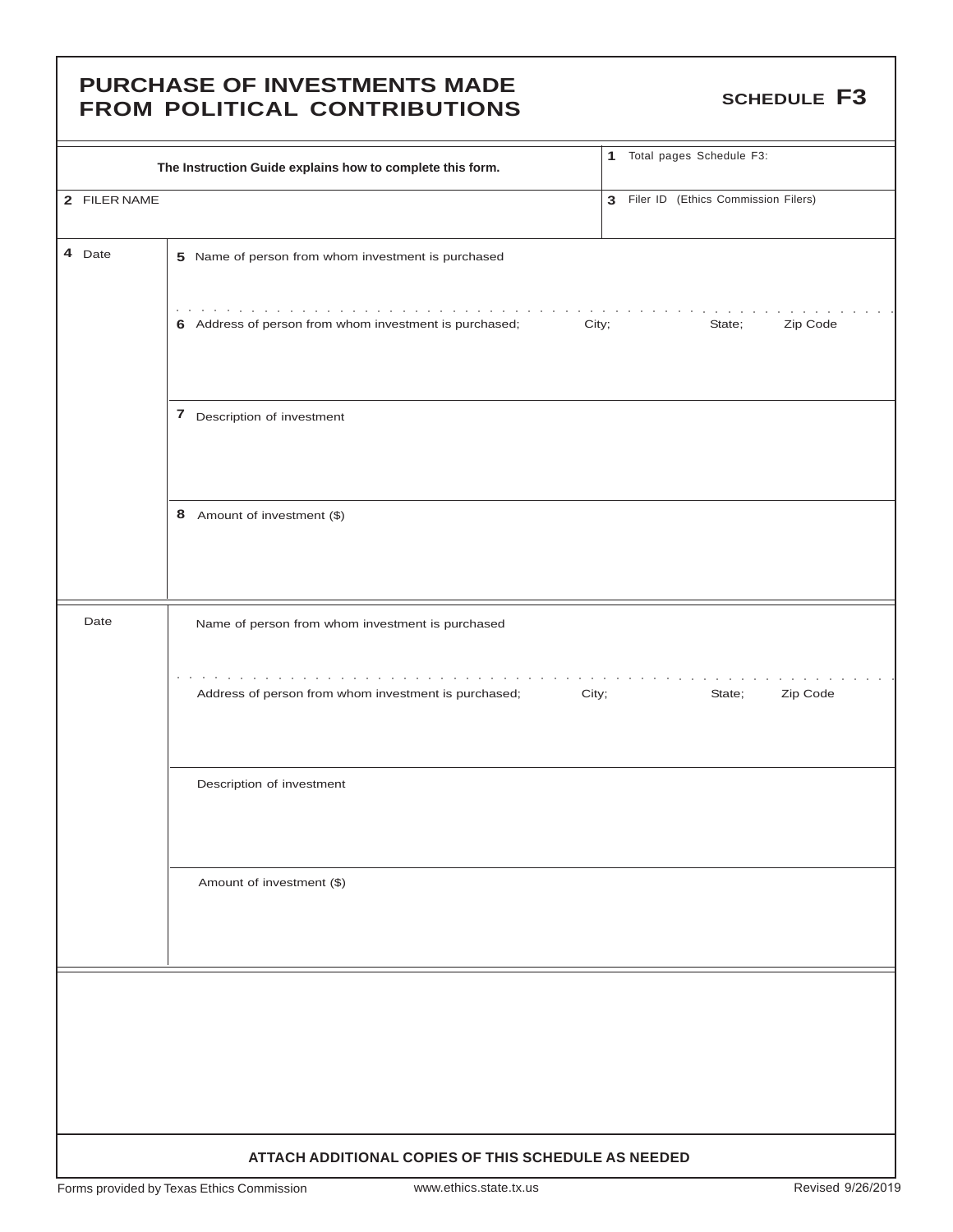|                                                                                                                                                                | <b>EXPENDITURES MADE BY CREDIT CARD</b>                                                                                           |                                                                                                                                                                                                            | <b>SCHEDULE F4</b>                                                                                                                                                                        |  |  |  |
|----------------------------------------------------------------------------------------------------------------------------------------------------------------|-----------------------------------------------------------------------------------------------------------------------------------|------------------------------------------------------------------------------------------------------------------------------------------------------------------------------------------------------------|-------------------------------------------------------------------------------------------------------------------------------------------------------------------------------------------|--|--|--|
| <b>EXPENDITURE CATEGORIES FOR BOX 10(a)</b>                                                                                                                    |                                                                                                                                   |                                                                                                                                                                                                            |                                                                                                                                                                                           |  |  |  |
| <b>Advertising Expense</b><br>Accounting/Banking<br><b>Consulting Expense</b><br>Contributions/Donations Made By<br>Candidate/Officeholder/Political Committee | <b>Event Expense</b><br>Fees<br>Food/Beverage Expense<br>Gift/Awards/Memorials Expense<br><b>Legal Services</b>                   | Loan Repayment/Reimbursement<br>Office Overhead/Rental Expense<br>Polling Expense<br><b>Printing Expense</b><br>Salaries/Wages/Contract Labor<br>The Instruction Guide explains how to complete this form. | Solicitation/Fundraising Expense<br>Transportation Equipment & Related Expense<br><b>Travel In District</b><br><b>Travel Out Of District</b><br>Other (enter a category not listed above) |  |  |  |
| 1 Total pages Schedule F4:                                                                                                                                     | 2 FILER NAME                                                                                                                      |                                                                                                                                                                                                            | 3 Filer ID (Ethics Commission Filers)                                                                                                                                                     |  |  |  |
| 4 TOTAL OF UNITEMIZED EXPENDITURES CHARGED TO A CREDIT CARD<br>\$                                                                                              |                                                                                                                                   |                                                                                                                                                                                                            |                                                                                                                                                                                           |  |  |  |
| 5 Date                                                                                                                                                         | 6 Payee name                                                                                                                      |                                                                                                                                                                                                            |                                                                                                                                                                                           |  |  |  |
| 7 Amount $(\$)$                                                                                                                                                | 8 Payee address;                                                                                                                  | City;                                                                                                                                                                                                      | Zip Code<br>State;                                                                                                                                                                        |  |  |  |
| 9<br><b>TYPE OF</b><br><b>EXPENDITURE</b>                                                                                                                      | Political                                                                                                                         | Non-Political                                                                                                                                                                                              |                                                                                                                                                                                           |  |  |  |
| 10<br><b>PURPOSE</b><br>OF<br><b>EXPENDITURE</b>                                                                                                               | (a) Category (See Categories listed at the top of this schedule)<br>(c)<br>Check if travel outside of Texas. Complete Schedule T. | (b) Description                                                                                                                                                                                            |                                                                                                                                                                                           |  |  |  |
| 11<br>Complete <b>ONLY</b> if direct<br>expenditure to benefit C/OH<br>Date                                                                                    | Candidate / Officeholder name<br>Payee name                                                                                       | Office sought                                                                                                                                                                                              | Office held                                                                                                                                                                               |  |  |  |
| Amount (\$)                                                                                                                                                    | Payee address;                                                                                                                    | City;                                                                                                                                                                                                      | State;<br>Zip Code                                                                                                                                                                        |  |  |  |
| <b>TYPE OF</b><br><b>EXPENDITURE</b>                                                                                                                           | Political                                                                                                                         | Non-Political                                                                                                                                                                                              |                                                                                                                                                                                           |  |  |  |
| <b>PURPOSE</b><br>OF<br><b>EXPENDITURE</b>                                                                                                                     | Category (See Categories listed at the top of this schedule)                                                                      | Description                                                                                                                                                                                                |                                                                                                                                                                                           |  |  |  |
|                                                                                                                                                                | Check if travel outside of Texas. Complete Schedule T.                                                                            |                                                                                                                                                                                                            | Check if Austin, TX, officeholder living expense                                                                                                                                          |  |  |  |
| Complete ONLY if direct<br>expenditure to benefit C/OH                                                                                                         | Candidate / Officeholder name                                                                                                     | Office sought                                                                                                                                                                                              | Office held                                                                                                                                                                               |  |  |  |
|                                                                                                                                                                |                                                                                                                                   |                                                                                                                                                                                                            |                                                                                                                                                                                           |  |  |  |
|                                                                                                                                                                | ATTACH ADDITIONAL COPIES OF THIS SCHEDULE AS NEEDED                                                                               |                                                                                                                                                                                                            |                                                                                                                                                                                           |  |  |  |

г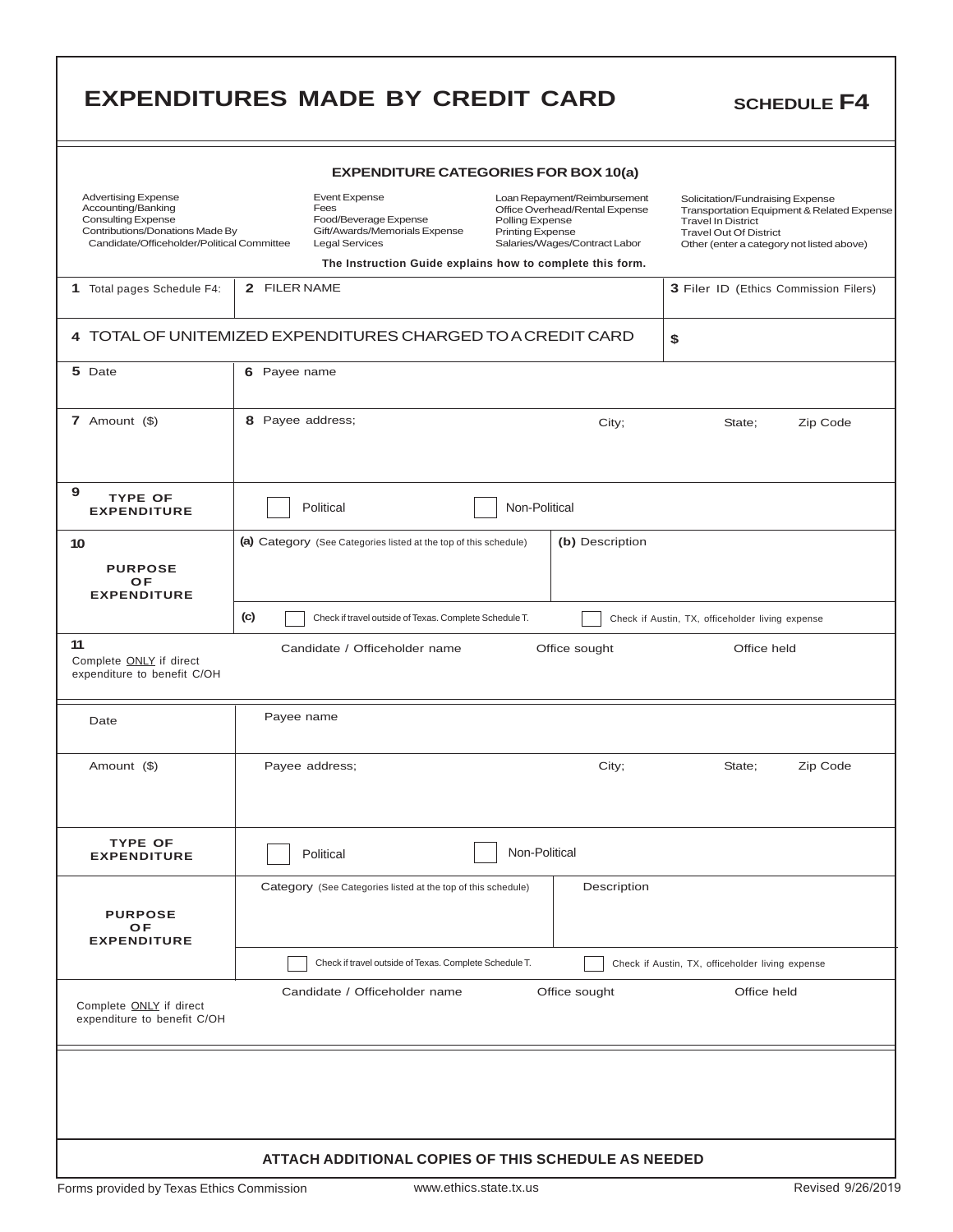### **POLITICAL EXPENDITURES MADE FROM PERSONAL FUNDS** SCHEDULE G

| <b>EXPENDITURE CATEGORIES FOR BOX 8(a)</b>                                                                                                                                            |                                                |                                                                                                                 |                                                                                                                                                                                                            |                 |                                                                                                                                                                                           |                                                  |                                                  |          |  |                                       |
|---------------------------------------------------------------------------------------------------------------------------------------------------------------------------------------|------------------------------------------------|-----------------------------------------------------------------------------------------------------------------|------------------------------------------------------------------------------------------------------------------------------------------------------------------------------------------------------------|-----------------|-------------------------------------------------------------------------------------------------------------------------------------------------------------------------------------------|--------------------------------------------------|--------------------------------------------------|----------|--|---------------------------------------|
| <b>Advertising Expense</b><br>Accounting/Banking<br><b>Consulting Expense</b><br>Contributions/Donations Made By<br>Candidate/Officeholder/Political Committee<br>Credit Card Payment |                                                | <b>Event Expense</b><br>Fees<br>Food/Beverage Expense<br>Gift/Awards/Memorials Expense<br><b>Legal Services</b> | Loan Repayment/Reimbursement<br>Office Overhead/Rental Expense<br>Polling Expense<br><b>Printing Expense</b><br>Salaries/Wages/Contract Labor<br>The Instruction Guide explains how to complete this form. |                 | Solicitation/Fundraising Expense<br>Transportation Equipment & Related Expense<br><b>Travel In District</b><br><b>Travel Out Of District</b><br>Other (enter a category not listed above) |                                                  |                                                  |          |  |                                       |
|                                                                                                                                                                                       |                                                |                                                                                                                 |                                                                                                                                                                                                            |                 |                                                                                                                                                                                           |                                                  |                                                  |          |  |                                       |
| 1 Total pages Schedule G:                                                                                                                                                             | 2 FILER NAME                                   |                                                                                                                 |                                                                                                                                                                                                            |                 |                                                                                                                                                                                           |                                                  |                                                  |          |  | 3 Filer ID (Ethics Commission Filers) |
| 4 Date                                                                                                                                                                                | 5 Payee name                                   |                                                                                                                 |                                                                                                                                                                                                            |                 |                                                                                                                                                                                           |                                                  |                                                  |          |  |                                       |
| 6 Amount $(\$)$<br>Reimbursement from                                                                                                                                                 | 7 Payee address;<br>City;<br>State;            |                                                                                                                 |                                                                                                                                                                                                            |                 |                                                                                                                                                                                           |                                                  | Zip Code                                         |          |  |                                       |
| political contributions<br>intended                                                                                                                                                   |                                                |                                                                                                                 |                                                                                                                                                                                                            |                 |                                                                                                                                                                                           |                                                  |                                                  |          |  |                                       |
| 8<br><b>PURPOSE</b><br><b>OF</b><br><b>EXPENDITURE</b>                                                                                                                                |                                                | (b) Description<br>(a) Category (See Categories listed at the top of this schedule)                             |                                                                                                                                                                                                            |                 |                                                                                                                                                                                           |                                                  |                                                  |          |  |                                       |
|                                                                                                                                                                                       | (c)                                            | Check if travel outside of Texas. Complete Schedule T.                                                          |                                                                                                                                                                                                            |                 |                                                                                                                                                                                           | Check if Austin, TX, officeholder living expense |                                                  |          |  |                                       |
| 9<br>Complete ONLY if direct<br>expenditure to benefit C/OH                                                                                                                           | Candidate / Officeholder name<br>Office sought |                                                                                                                 |                                                                                                                                                                                                            |                 |                                                                                                                                                                                           |                                                  |                                                  |          |  | Office held                           |
| Date                                                                                                                                                                                  |                                                | Payee name                                                                                                      |                                                                                                                                                                                                            |                 |                                                                                                                                                                                           |                                                  |                                                  |          |  |                                       |
| Amount (\$)                                                                                                                                                                           |                                                | Payee address;                                                                                                  |                                                                                                                                                                                                            | City;<br>State; |                                                                                                                                                                                           |                                                  | Zip Code                                         |          |  |                                       |
| Reimbursement from<br>political contributions<br>intended                                                                                                                             |                                                |                                                                                                                 |                                                                                                                                                                                                            |                 |                                                                                                                                                                                           |                                                  |                                                  |          |  |                                       |
| <b>PURPOSE</b><br>OF<br><b>EXPENDITURE</b>                                                                                                                                            |                                                | Category (See Categories listed at the top of this schedule)                                                    |                                                                                                                                                                                                            |                 |                                                                                                                                                                                           | Description                                      |                                                  |          |  |                                       |
|                                                                                                                                                                                       |                                                | Check if travel outside of Texas. Complete Schedule T.                                                          |                                                                                                                                                                                                            |                 |                                                                                                                                                                                           |                                                  | Check if Austin, TX, officeholder living expense |          |  |                                       |
| Complete <b>ONLY</b> if direct<br>expenditure to benefit C/OH                                                                                                                         |                                                | Candidate / Officeholder name                                                                                   |                                                                                                                                                                                                            |                 |                                                                                                                                                                                           | Office sought                                    |                                                  |          |  | Office held                           |
| Date                                                                                                                                                                                  |                                                | Payee name                                                                                                      |                                                                                                                                                                                                            |                 |                                                                                                                                                                                           |                                                  |                                                  |          |  |                                       |
| Amount (\$)                                                                                                                                                                           | Payee address;<br>City;                        |                                                                                                                 |                                                                                                                                                                                                            |                 |                                                                                                                                                                                           | State;                                           |                                                  | Zip Code |  |                                       |
| Reimbursement from<br>political contributions<br>intended                                                                                                                             |                                                |                                                                                                                 |                                                                                                                                                                                                            |                 |                                                                                                                                                                                           |                                                  |                                                  |          |  |                                       |
| <b>PURPOSE</b><br>OF<br><b>EXPENDITURE</b>                                                                                                                                            |                                                | Category (See Categories listed at the top of this schedule)                                                    |                                                                                                                                                                                                            |                 |                                                                                                                                                                                           | Description                                      |                                                  |          |  |                                       |
|                                                                                                                                                                                       |                                                | Check if travel outside of Texas. Complete Schedule T.                                                          |                                                                                                                                                                                                            |                 |                                                                                                                                                                                           | Check if Austin, TX, officeholder living expense |                                                  |          |  |                                       |
| Complete ONLY if direct<br>expenditure to benefit C/OH                                                                                                                                |                                                | Candidate / Officeholder name                                                                                   |                                                                                                                                                                                                            |                 |                                                                                                                                                                                           | Office sought                                    |                                                  |          |  | Office held                           |
|                                                                                                                                                                                       |                                                | ATTACH ADDITIONAL COPIES OF THIS SCHEDULE AS NEEDED                                                             |                                                                                                                                                                                                            |                 |                                                                                                                                                                                           |                                                  |                                                  |          |  |                                       |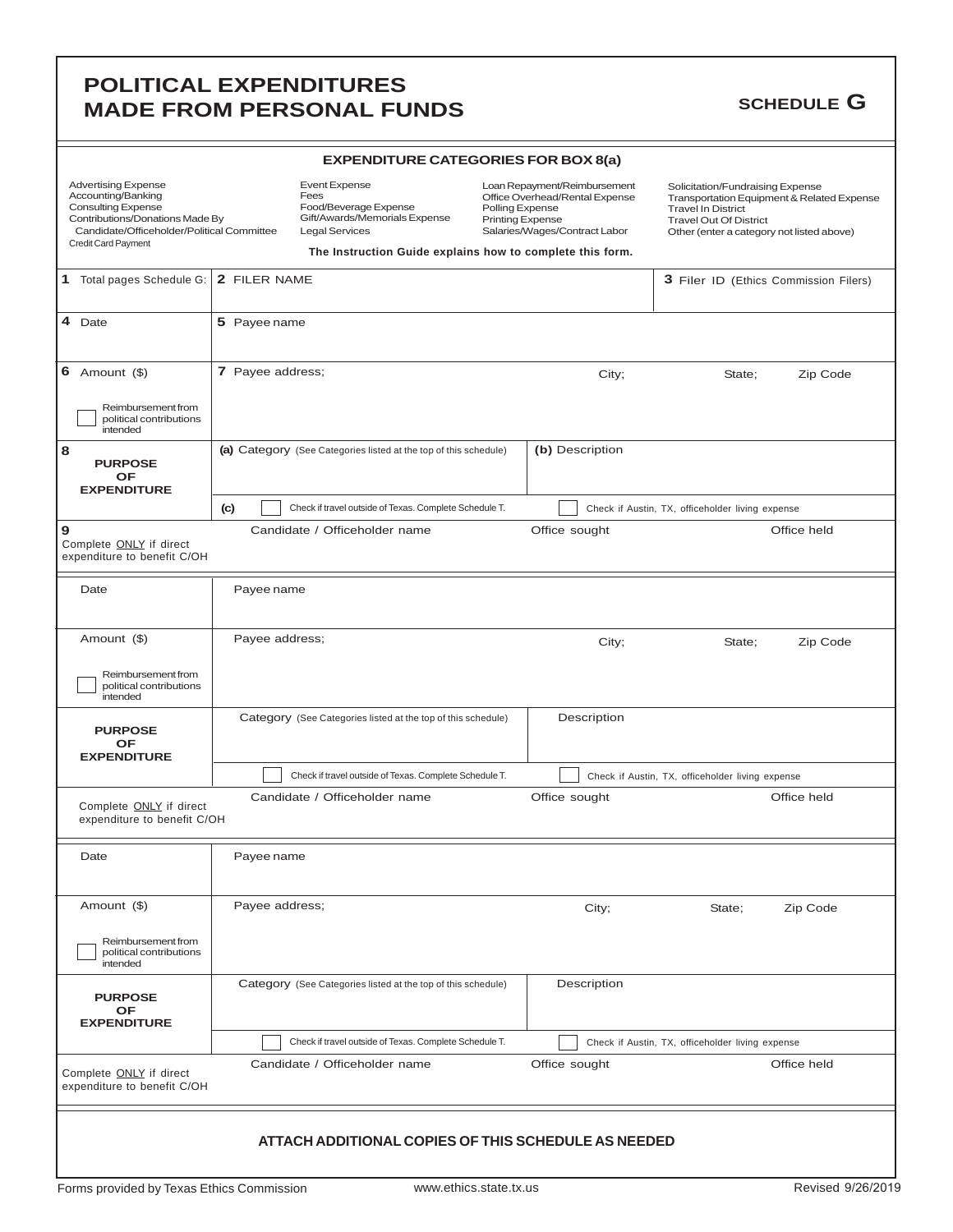|                                                                                                                                                                                       |                                   | <b>CONTRIBUTIONS TO A BUSINESS OF C/OH</b>                                                                                                                                   |                                            |                                                                                                 |                                                                                                                                                                                           | <b>SCHEDULE H</b>          |
|---------------------------------------------------------------------------------------------------------------------------------------------------------------------------------------|-----------------------------------|------------------------------------------------------------------------------------------------------------------------------------------------------------------------------|--------------------------------------------|-------------------------------------------------------------------------------------------------|-------------------------------------------------------------------------------------------------------------------------------------------------------------------------------------------|----------------------------|
|                                                                                                                                                                                       |                                   | <b>EXPENDITURE CATEGORIES FOR BOX 8(a)</b>                                                                                                                                   |                                            |                                                                                                 |                                                                                                                                                                                           |                            |
| <b>Advertising Expense</b><br>Accounting/Banking<br><b>Consulting Expense</b><br>Contributions/Donations Made By<br>Candidate/Officeholder/Political Committee<br>Credit Card Payment |                                   | <b>Event Expense</b><br>Fees<br>Food/Beverage Expense<br>Gift/Awards/Memorials Expense<br><b>Legal Services</b><br>The Instruction Guide explains how to complete this form. | Polling Expense<br><b>Printing Expense</b> | Loan Repayment/Reimbursement<br>Office Overhead/Rental Expense<br>Salaries/Wages/Contract Labor | Solicitation/Fundraising Expense<br>Transportation Equipment & Related Expense<br><b>Travel In District</b><br><b>Travel Out Of District</b><br>Other (enter a category not listed above) |                            |
| 1 Total pages Schedule H:                                                                                                                                                             | 2 FILER NAME                      |                                                                                                                                                                              |                                            |                                                                                                 | 3 Filer ID                                                                                                                                                                                | (Ethics Commission Filers) |
| 4 Date                                                                                                                                                                                | 5<br><b>Business name</b>         |                                                                                                                                                                              |                                            |                                                                                                 |                                                                                                                                                                                           |                            |
| 6 Amount $($ \$)                                                                                                                                                                      | $\mathbf{7}$<br>Business address; |                                                                                                                                                                              |                                            | City;                                                                                           | State;                                                                                                                                                                                    | Zip Code                   |
| 8<br><b>PURPOSE</b><br>OF<br><b>EXPENDITURE</b>                                                                                                                                       |                                   | (a) Category (See Categories listed at the top of this schedule)                                                                                                             |                                            | (b) Description                                                                                 |                                                                                                                                                                                           |                            |
|                                                                                                                                                                                       | (c)                               | Check if travel outside of Texas. Complete Schedule T.                                                                                                                       |                                            |                                                                                                 | Check if Austin, TX, officeholder living expense                                                                                                                                          |                            |
| 9 Complete ONLY if direct<br>expenditure to benefit C/OH                                                                                                                              |                                   | Candidate / Officeholder name                                                                                                                                                |                                            | Office sought                                                                                   |                                                                                                                                                                                           | Office held                |
| Date                                                                                                                                                                                  | <b>Business name</b>              |                                                                                                                                                                              |                                            |                                                                                                 |                                                                                                                                                                                           |                            |
| Amount (\$)                                                                                                                                                                           | Business address;                 |                                                                                                                                                                              |                                            | City;                                                                                           | State;                                                                                                                                                                                    | Zip Code                   |
| <b>PURPOSE</b><br>ОF<br><b>EXPENDITURE</b>                                                                                                                                            |                                   | Category (See Categories listed at the top of this schedule)                                                                                                                 |                                            | Description                                                                                     |                                                                                                                                                                                           |                            |
|                                                                                                                                                                                       |                                   | Check if travel outside of Texas. Complete Schedule T.                                                                                                                       |                                            |                                                                                                 | Check if Austin, TX, officeholder living expense                                                                                                                                          |                            |
| Complete <b>ONLY</b> if direct<br>expenditure to benefit C/OH                                                                                                                         |                                   | Candidate / Officeholder name                                                                                                                                                |                                            | Office sought                                                                                   |                                                                                                                                                                                           | Office held                |
| Date                                                                                                                                                                                  | <b>Business name</b>              |                                                                                                                                                                              |                                            |                                                                                                 |                                                                                                                                                                                           |                            |
| Amount (\$)                                                                                                                                                                           | Business address;                 |                                                                                                                                                                              |                                            | City;                                                                                           | State;                                                                                                                                                                                    | Zip Code                   |
| <b>PURPOSE</b><br>ОF<br><b>EXPENDITURE</b>                                                                                                                                            |                                   | Category (See Categories listed at the top of this schedule)                                                                                                                 |                                            | Description                                                                                     |                                                                                                                                                                                           |                            |
|                                                                                                                                                                                       |                                   | Check if travel outside of Texas. Complete Schedule T.                                                                                                                       |                                            |                                                                                                 | Check if Austin, TX, officeholder living expense                                                                                                                                          |                            |
| Complete ONLY if direct<br>expenditure to benefit C/OH                                                                                                                                |                                   | Candidate / Officeholder name                                                                                                                                                |                                            | Office sought                                                                                   |                                                                                                                                                                                           | Office held                |
|                                                                                                                                                                                       |                                   | ATTACH ADDITIONAL COPIES OF THIS SCHEDULE AS NEEDED                                                                                                                          |                                            |                                                                                                 |                                                                                                                                                                                           |                            |

**PAYMENT MADE FROM POLITICAL**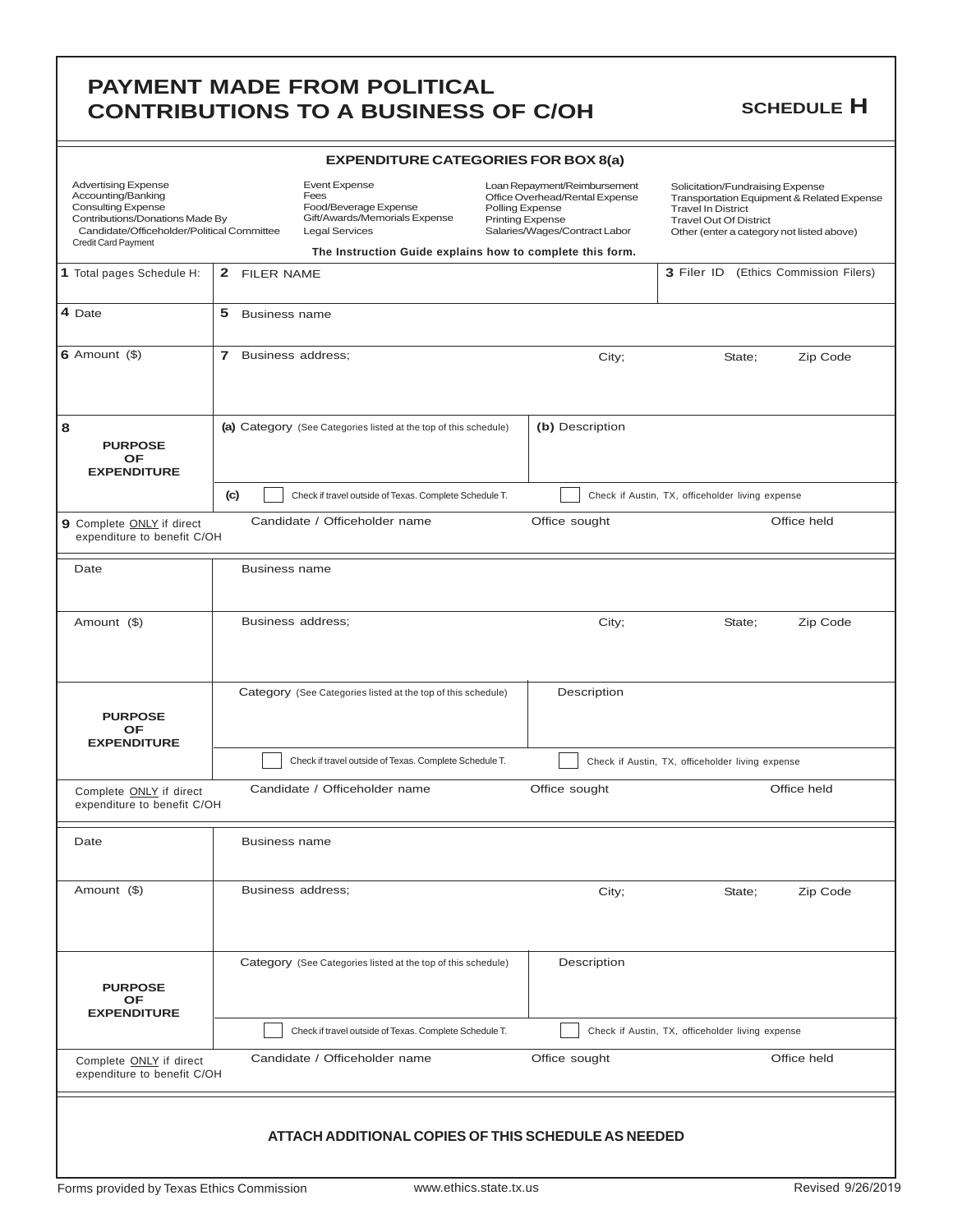### **NON-POLITICAL EXPENDITURES MADE FROM POLITICAL CONTRIBUTIONS SCHEDULE I**

| The Instruction Guide explains how to complete this form. |                                                                           |                                                                               |  |              |                                       |  |  |
|-----------------------------------------------------------|---------------------------------------------------------------------------|-------------------------------------------------------------------------------|--|--------------|---------------------------------------|--|--|
| 1 Total pages Schedule I:                                 | 2 FILER NAME                                                              |                                                                               |  |              | 3 Filer ID (Ethics Commission Filers) |  |  |
| 4 Date                                                    | 5 Payee name                                                              |                                                                               |  |              |                                       |  |  |
| $6$ Amount $($)$                                          | 7 Payee address;                                                          | City                                                                          |  | <b>State</b> | Zip Code                              |  |  |
| 8<br><b>PURPOSE</b><br>OF<br><b>EXPENDITURE</b>           | (a) Category (See instructions for examples of acceptable<br>categories.) | (b) Description (See instructions regarding type of information<br>required.) |  |              |                                       |  |  |
| Date                                                      | Payee name                                                                |                                                                               |  |              |                                       |  |  |
| Amount (\$)                                               | Payee address;                                                            | City                                                                          |  | <b>State</b> | Zip Code                              |  |  |
| <b>PURPOSE</b><br><b>OF</b><br><b>EXPENDITURE</b>         | Category (See instructions for examples of acceptable<br>categories.)     | Description (See instructions regarding type of information<br>required.)     |  |              |                                       |  |  |
| Date                                                      | Payee name                                                                |                                                                               |  |              |                                       |  |  |
| Amount (\$)                                               | Payee address;                                                            | City                                                                          |  | <b>State</b> | Zip Code                              |  |  |
| <b>PURPOSE</b><br>OF<br><b>EXPENDITURE</b>                | Category (See instructions for examples of acceptable<br>categories.)     | Description (See instructions regarding type of information<br>required.)     |  |              |                                       |  |  |
| Date                                                      | Payee name                                                                |                                                                               |  |              |                                       |  |  |
| Amount (\$)                                               | Payee address;                                                            | City                                                                          |  | <b>State</b> | Zip Code                              |  |  |
| <b>PURPOSE</b><br>OF<br><b>EXPENDITURE</b>                | Category (See instructions for examples of acceptable<br>categories.)     | Description (See instructions regarding type of information<br>required.)     |  |              |                                       |  |  |
|                                                           | ATTACH ADDITIONAL COPIES OF THIS SCHEDULE AS NEEDED                       |                                                                               |  |              |                                       |  |  |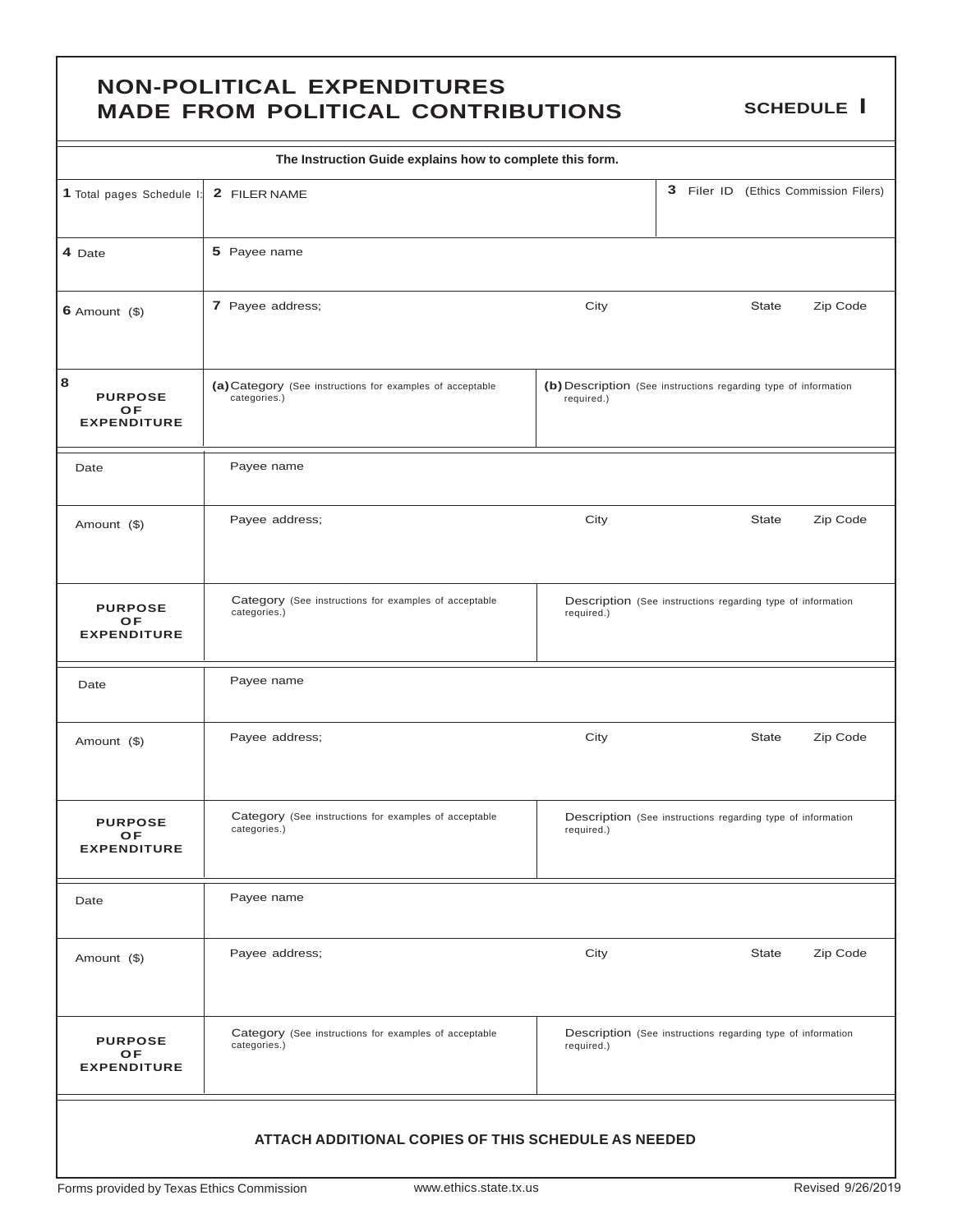### **INTEREST, CREDITS, GAINS, REFUNDS, AND CONTRIBUTIONS RETURNED TO FILER** SCHEDULE **K**

| The Instruction Guide explains how to complete this form. | Total pages Schedule K:<br>1                                                                                  |                                                   |
|-----------------------------------------------------------|---------------------------------------------------------------------------------------------------------------|---------------------------------------------------|
| 2 FILER NAME                                              |                                                                                                               | 3 Filer ID (Ethics Commission Filers)             |
| 4 Date                                                    | 5 Name of person from whom amount is received                                                                 | 8<br>Amount (\$)                                  |
|                                                           | and the second contract of the second<br>6 Address of person from whom amount is received;<br>City;<br>State; | Zip Code                                          |
|                                                           | 7 Purpose for which amount is received                                                                        | Check if political contribution returned to filer |
| Date                                                      | Name of person from whom amount is received                                                                   | Amount (\$)                                       |
|                                                           | the contract of the contract of the contract of<br>Address of person from whom amount is received;<br>City;   | State; Zip Code                                   |
|                                                           | Purpose for which amount is received                                                                          | Check if political contribution returned to filer |
| Date                                                      | Name of person from whom amount is received                                                                   | Amount (\$)                                       |
|                                                           | design and contract and contract and<br>Address of person from whom amount is received; City;<br>State;       | Zip Code                                          |
|                                                           | Purpose for which amount is received                                                                          | Check if political contribution returned to filer |
| Date                                                      | Name of person from whom amount is received                                                                   | Amount (\$)                                       |
|                                                           | design and contract to the contract of the con-<br>Address of person from whom amount is received;<br>City;   | State; Zip Code                                   |
|                                                           | Purpose for which amount is received                                                                          | Check if political contribution returned to filer |
|                                                           | ATTACH ADDITIONAL COPIES OF THIS SCHEDULE AS NEEDED                                                           |                                                   |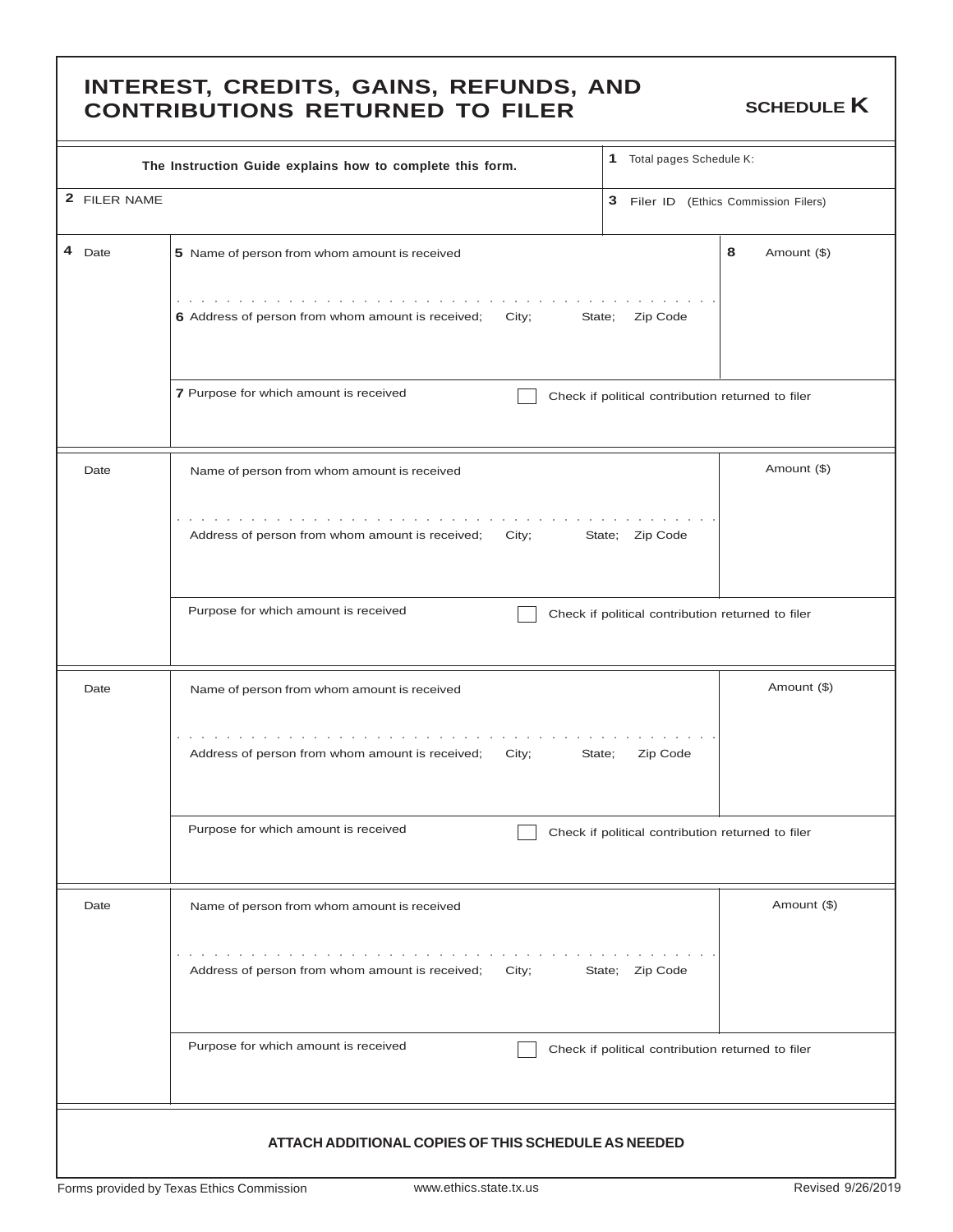# IN-KIND CONTRIBUTIONS OR POLITICAL EXPENDITURES schedule **T**<br>FOR TRAVEL OUTSIDE OF TEXAS

| The Instruction Guide explains how to complete this form.                              |                                                                             |                                                                           |                                                           |            | 1 Total pages Schedule T:                                                    |  |  |  |
|----------------------------------------------------------------------------------------|-----------------------------------------------------------------------------|---------------------------------------------------------------------------|-----------------------------------------------------------|------------|------------------------------------------------------------------------------|--|--|--|
| 2 FILER NAME                                                                           |                                                                             |                                                                           |                                                           |            | 3 Filer ID (Ethics Commission Filers)                                        |  |  |  |
|                                                                                        |                                                                             |                                                                           |                                                           |            |                                                                              |  |  |  |
|                                                                                        | 4 Name of Contributor / Corporation or Labor Organization / Pledgor / Payee |                                                                           |                                                           |            |                                                                              |  |  |  |
| 5 Contribution / Expenditure reported on:                                              |                                                                             |                                                                           |                                                           |            |                                                                              |  |  |  |
| Schedule B<br>Schedule C2<br>Schedule A2<br>Schedule B(J)<br>Schedule D<br>Schedule F1 |                                                                             |                                                                           |                                                           |            |                                                                              |  |  |  |
| Schedule F <sub>2</sub>                                                                | Schedule F4<br>Schedule G<br>Schedule H<br>Schedule COH-UC<br>Schedule B-SS |                                                                           |                                                           |            |                                                                              |  |  |  |
| 6<br>Dates of travel                                                                   | 7 Name of person(s) traveling                                               |                                                                           |                                                           |            |                                                                              |  |  |  |
|                                                                                        |                                                                             |                                                                           | 8 Departure city or name of departure location            |            |                                                                              |  |  |  |
|                                                                                        |                                                                             |                                                                           | <b>9</b> Destination city or name of destination location |            |                                                                              |  |  |  |
| 10 Means of transportation                                                             |                                                                             |                                                                           |                                                           |            | 11 Purpose of travel (including name of conference, seminar, or other event) |  |  |  |
| Name of Contributor / Corporation or Labor Organization / Pledgor / Payee              |                                                                             |                                                                           |                                                           |            |                                                                              |  |  |  |
| Contribution / Expenditure reported on:                                                |                                                                             |                                                                           |                                                           |            |                                                                              |  |  |  |
| Schedule A2                                                                            | Schedule B<br>Schedule B(J)<br>Schedule C2<br>Schedule D<br>Schedule F1     |                                                                           |                                                           |            |                                                                              |  |  |  |
| Schedule F <sub>2</sub>                                                                | Schedule G<br>Schedule F4<br>Schedule H<br>Schedule COH-UC<br>Schedule B-SS |                                                                           |                                                           |            |                                                                              |  |  |  |
| Dates of travel                                                                        | Name of person(s) traveling                                                 |                                                                           |                                                           |            |                                                                              |  |  |  |
|                                                                                        | Departure city or name of departure location                                |                                                                           |                                                           |            |                                                                              |  |  |  |
|                                                                                        | Destination city or name of destination location                            |                                                                           |                                                           |            |                                                                              |  |  |  |
| Means of transportation                                                                | Purpose of travel (including name of conference, seminar, or other event)   |                                                                           |                                                           |            |                                                                              |  |  |  |
| Name of Contributor / Corporation or Labor Organization / Pledgor / Payee              |                                                                             |                                                                           |                                                           |            |                                                                              |  |  |  |
| Contribution / Expenditure reported on:                                                |                                                                             |                                                                           |                                                           |            |                                                                              |  |  |  |
| Schedule B<br>Schedule A2<br>Schedule B(J)<br>Schedule C2<br>Schedule D<br>Schedule F1 |                                                                             |                                                                           |                                                           |            |                                                                              |  |  |  |
| Schedule F2                                                                            | Schedule F4                                                                 |                                                                           | Schedule G                                                | Schedule H | Schedule COH-UC<br>Schedule B-SS                                             |  |  |  |
| Dates of travel                                                                        | Name of person(s) traveling                                                 |                                                                           |                                                           |            |                                                                              |  |  |  |
|                                                                                        | Departure city or name of departure location                                |                                                                           |                                                           |            |                                                                              |  |  |  |
|                                                                                        | Destination city or name of destination location                            |                                                                           |                                                           |            |                                                                              |  |  |  |
| Means of transportation                                                                |                                                                             | Purpose of travel (including name of conference, seminar, or other event) |                                                           |            |                                                                              |  |  |  |
|                                                                                        | ATTACH ADDITIONAL COPIES OF THIS SCHEDULE AS NEEDED                         |                                                                           |                                                           |            |                                                                              |  |  |  |

Forms provided by Texas Ethics Commission www.ethics.state.tx.us example and the Revised 9/26/2019